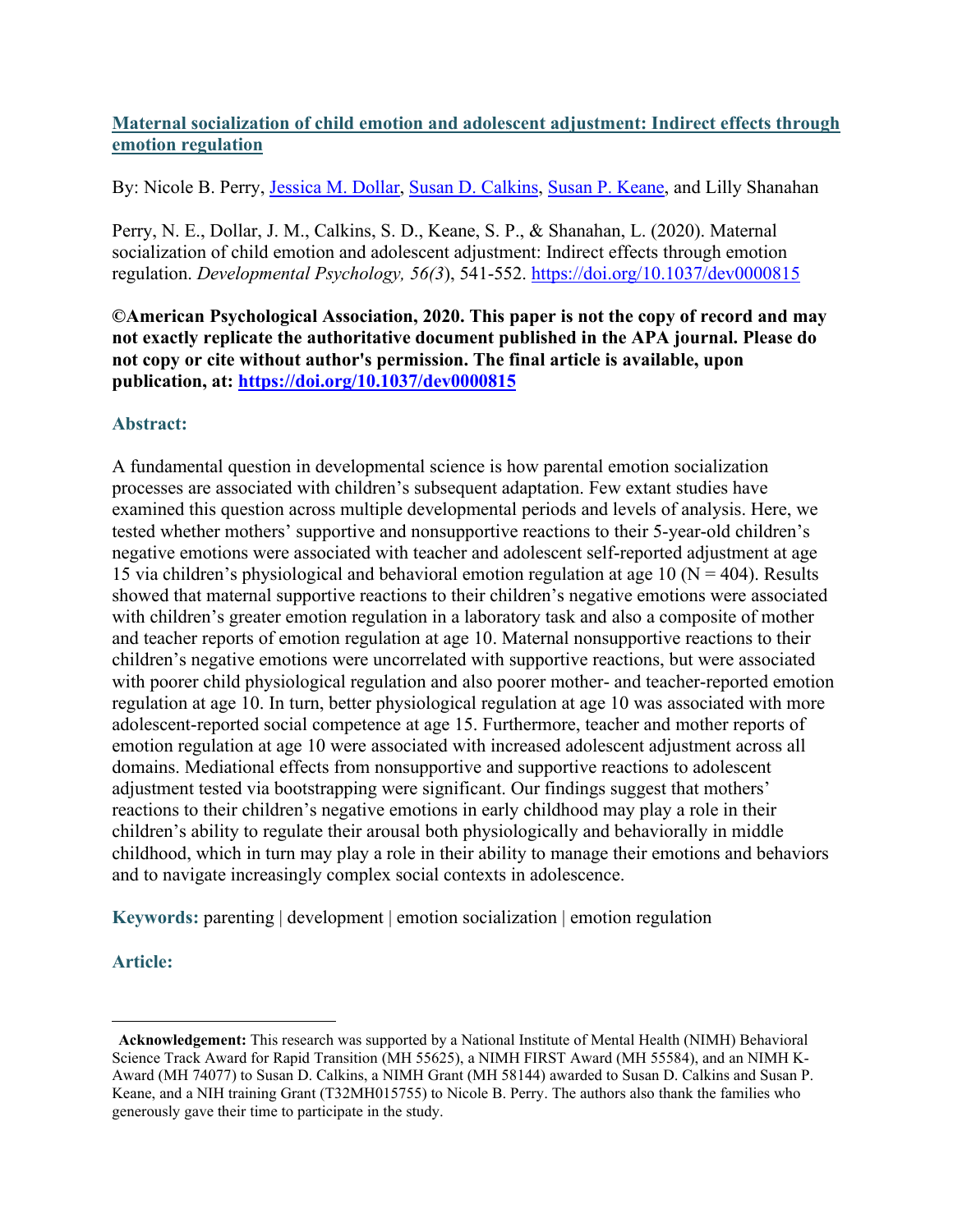Saarni (1985) posited that parents' beliefs and expectations for children's emotional competence are conveyed though both indirect processes (i.e., identification, imitation, social learning) and direct processes (i.e., reinforcement, dyadic teaching); through these methods of emotion socialization, children are thought to develop emotional skills that are adaptive and appropriate within their family and cultural context. A fundamental question that developmental scientists are particularly interested in is how emotion socialization processes are associated with children's subsequent adaptation. Over two decades ago, Eisenberg, Cumberland, and Spinrad (1998) put forth one of the most influential conceptual models centered on the socialization of emotion and links to child adjustment; this model underscores the importance of emotion regulation as a mediating mechanism. Specifically, they posit that characteristics of the child, parent, culture, and context predict parental emotion socialization behaviors. In turn, emotion socialization behaviors lay the foundation for social and emotional competence through their impact on children's emotional displays, arousal, and regulation. This theoretical framework has set the stage for multiple developmental studies that have produced important findings (e.g., Jin, Zhang, & Han, 2017; Williams & Woodruff-Borden, 2015).

In their model, Eisenberg and colleagues acknowledge that the ability to modulate the intensity, frequency, and duration of emotion is both behavioral and physiological in nature, and that control of emotion at the physiological and behavioral level are associated with one another and subsequent social and emotional outcomes. To our knowledge, however, no study has tested behavioral and physiological components of this model in combination with one another across multiple developmental periods. Thus, it is unclear whether various parental emotion socialization behaviors are uniquely associated with subsequent behavioral and physiological emotion regulation. Moreover, much of this work has been conducted in early childhood and has not tested these associations during the span from early childhood into adolescence. In addition, it is not understood whether physiological and behavioral emotion regulation are unique mediators in the association between early parental emotion socialization behaviors and adjustment in adolescence. In the current study, we address these gaps by taking a longitudinal biopsychosocial approach, which advocates investigation across biological, behavioral, and social levels of analysis to account for the emergence of patterns of adjustment. Specifically, we use data spanning 10 years to assess whether maternal reactions to children's negative emotions in early childhood are associated with adolescent adjustment via their association with children's biological and behavioral emotion regulation abilities in middle childhood.

### **Emotion Socialization and Emotion Regulation**

Emotion regulation, defined as a set of biological and behavioral processes that serve to modulate, maintain, or enhance the intensity and valence of emotional experiences to achieve a desired goal, has been conceptualized as a core component of emotional competence (Calkins & Hill, 2007). Effectively reducing heightened emotional arousal at the biological and behavioral level increases a child's ability to manage frustration in the face of social and academic challenges, manage potential anxieties, and control thoughts and behavior; all of which are necessary for navigating the school context, eliciting positive social interactions, mental health, and adaptive functioning. Thus, effective emotion socialization strategies that foster the development of biobehavioral emotion regulation abilities are critical.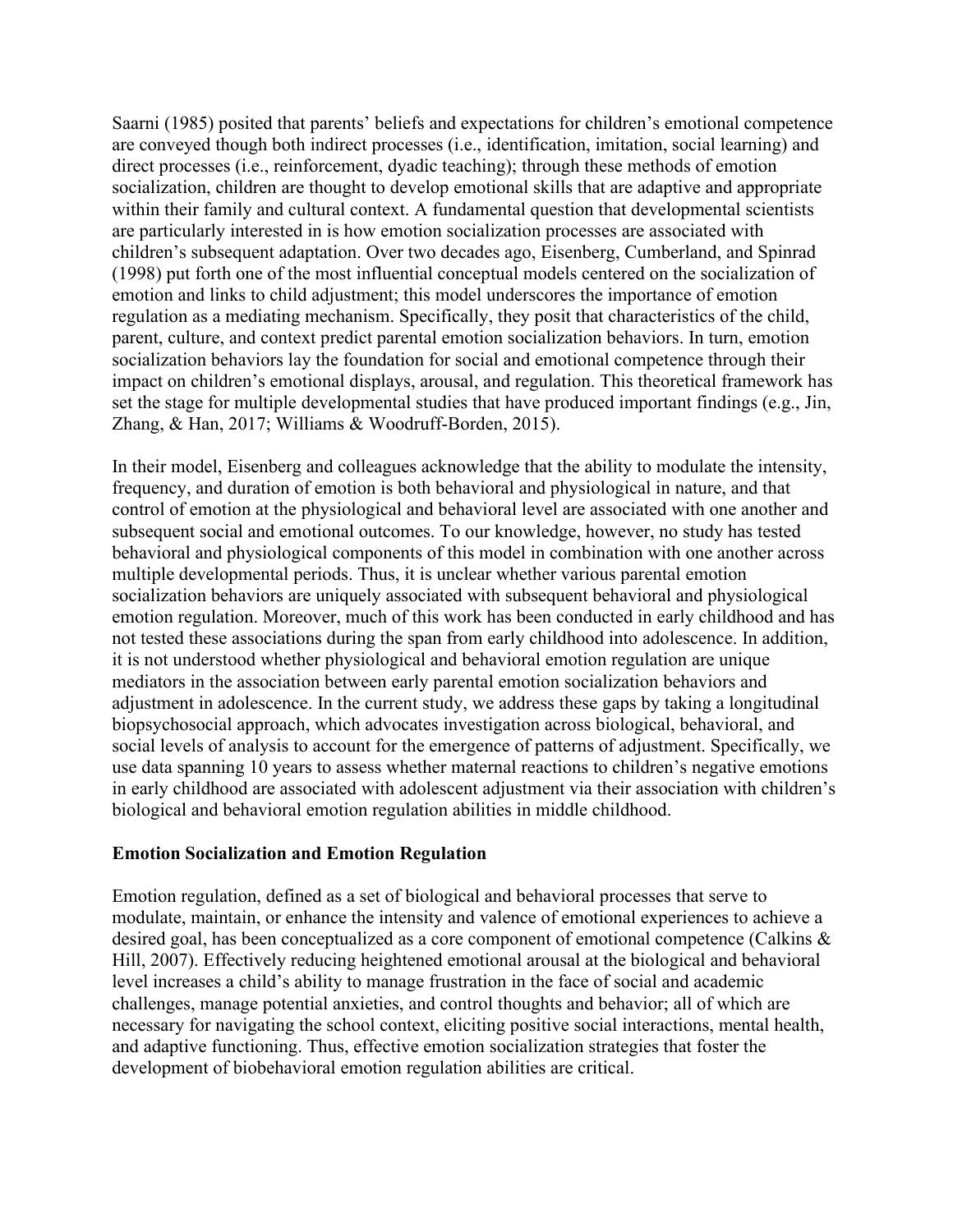Caregivers' reactions to children's negative emotions and how they are associated with children's regulation has been the focus of much emotion socialization work. It is theorized that nonsupportive reactions, characterized by dismissing, minimizing, or punishing the display of negative emotion, may intensify and prolong children's physiological arousal in emotioneliciting situations, increasing the likelihood of dysregulated behavior (Eisenberg, Fabes, & Murphy, 1996). Punishment of negative emotion might be particularly detrimental because it communicates nonacceptance and may limit children's opportunities to practice regulating their negative emotions in the presence of an emotionally supportive caregiver who can assist and guide them should the situation become too overwhelming for them to manage independently (Eisenberg et al., 1998). In contrast, supportive reactions may reduce negative arousal and communicate acceptance and safety. By supporting the display of negative emotions, caregivers can help children label their emotions and identify potential strategies that may be useful when attempting to reduce arousal on their own (Garner, Dunsmore, & Southam-Gerrow, 2008); this likely creates a supportive emotional context in which children feel safe to experience negative emotions and are therefore better able to learn appropriate expectations regarding the display and control of negative emotion.

Empirical research supports these hypotheses. For example, preschoolers who received more maternal emotional support when distressed recognized more behavioral strategies for regulating anger than those receiving lower emotional support (P. M. Cole, Dennis, Smith-Simon, & Cohen, 2009). In a middle school sample, mothers' acceptance of children's negative emotions and reappraisal of negative events predicted children's ability to regulate negative emotions (Rogers, Halberstadt, Castro, MacCormack, & Garrett-Peters, 2016). Finally, supportive reactions to negative emotions at age 5 were associated with increases in children's emotion regulation skills from age 5 to age 7, while nonsupportive reactions were associated with decreases (Blair et al., 2014).

Nonsupportive and supportive parental reactions to children's negative emotions may also be associated with emotion regulation processes at the physiological level. Of particular interest for emotion regulation researchers is withdrawal of vagal input on the heart during emotionally charged situations. During nonchallenging situations, the vagus nerve inhibits the sympathetic nervous system's influence on cardiac activity through increased parasympathetic influence, thus producing a relaxed and restorative state (Porges, 1995). During an environmentally challenging situation, vagal influence is withdrawn to support an increase in heart rate and increased attention to the environment, which allow individuals to employ behaviors necessary to reduce arousal and cope with challenging situations. To assess vagal input, researchers have measured respiratory sinus arrhythmia (RSA), which reflects variability in heart rate that occurs at the frequency of breathing. Vagal withdrawal therefore reflects the difference between RSA at a baseline state and RSA during an emotion-eliciting task and is used as an indicator of children's physiological regulation of emotion.

It is theorized that warm and supportive responses to negative emotions may aid in the organization and development of physiological systems to achieve regulation and reduce negative affect (Moore et al., 2009); they may also help children find a balance between downregulating their physiological response to distress and generating an effective coping strategy (Spangler & Grossmann, 1993). In contrast, nonsupportive responses may intensify children's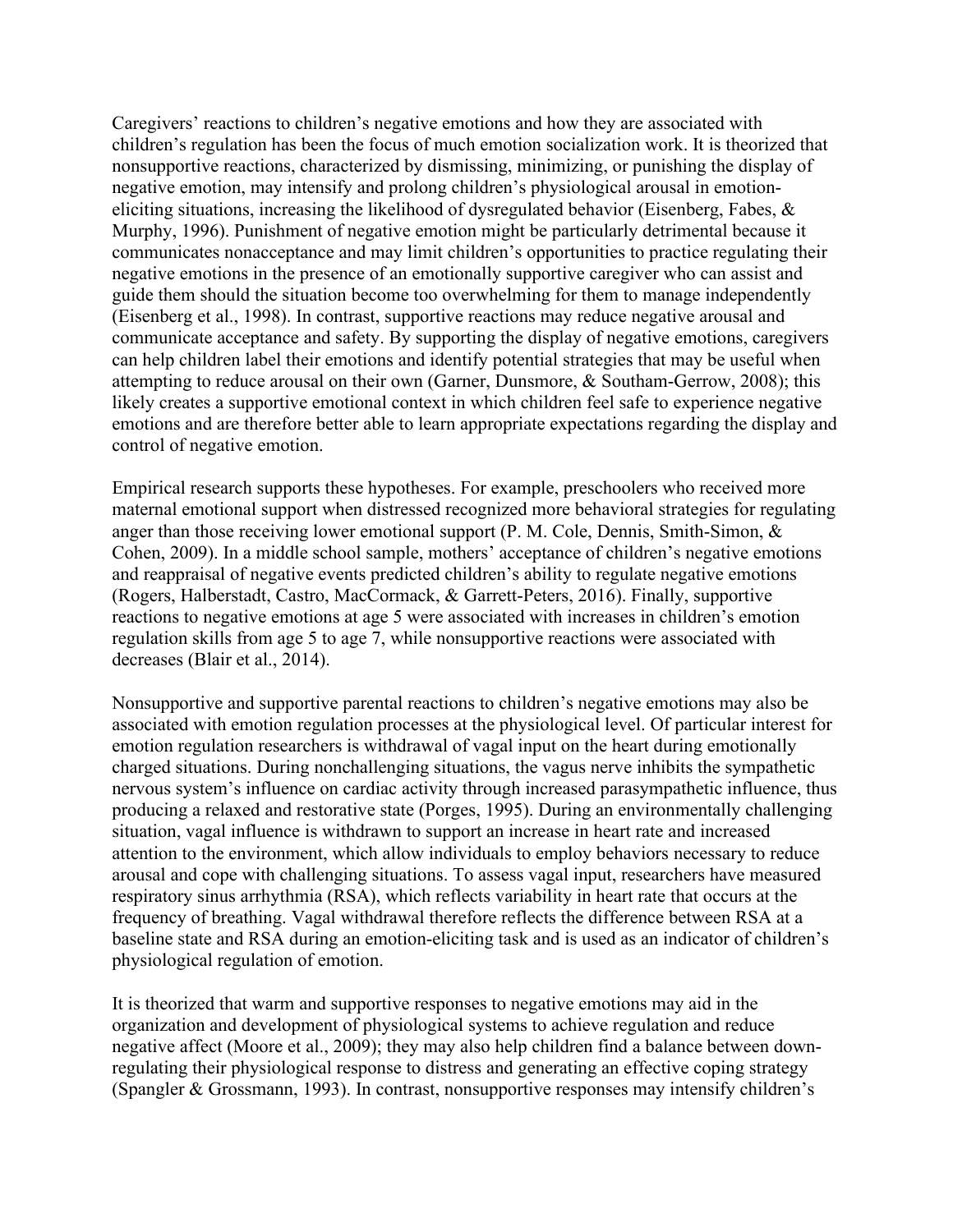physiological arousal (Eisenberg, Fabes, & Murphy, 1996) and may therefore limit children's ability to generate an adaptive response.

Preliminary evidence suggests that children's effective parasympathetic regulation of emotion is promoted by supportive socialization. Maternal emotional warmth and supportiveness when their infants were 5 months old was associated with better physiological regulation (i.e., greater vagal withdrawal) at 10 months, which in turn was concurrently associated with more adaptive behavioral regulatory strategies (Perry, Calkins, & Bell, 2016). In addition, children of mothers who provided greater emotional support at age 3 had greater levels of vagal withdrawal at age 3 and age 4 when compared to children of mothers displaying lower emotional support (Perry et al., 2013). Although this work provides an important first step, no study to our knowledge has examined parental emotion socialization behaviors during early childhood, when children's emotional skills are developing rapidly and have lasting associations with adaptive functioning across developmental domains into adolescence and early adulthood. If so, it is important to better understand the mechanisms through which this association takes place.

# **Emotion Regulation and Adolescent Adjustment**

The transition from middle childhood to adolescence is characterized by increasingly complex social relationships, greater academic challenges and expectations, and increased pressure to succeed. Adequate emotion regulation may be a key ingredient necessary for managing this transition successfully. There is a vast literature indicating that emotion regulation is associated with multiple aspects of adjustment and maladjustment including social competence, behavior problems, and academic success across childhood. For example, children who are better able to down-regulate their negative emotions are better able to use their social skills in a range of complex social situations (Eisenberg, Fabes, & Spinrad, 2006), and are more successful in peer groups (Eisenberg et al., 1997; McDowell, O'Neil, & Parke, 2000). With regard to behavior problems, Hessler and Katz (2010) found that adolescents with poor emotion regulation were more likely to engage in risk-taking behaviors such as using hard drugs, suggesting that young people with poor emotion regulation may engage in substance use to deal with their intense experience of negative emotion.

The association between emotion regulation and internalizing symptoms is somewhat less clear in the literature. Children with internalizing symptoms such as depression, anxiety, and social withdrawal are sometimes labeled as overcontrolled, implying that they regulate emotions in a hypervigilant way to suppress the expression of negative affect (Eisenberg, Spinrad, & Eggum, 2010). Indeed, among children and adolescents, the suppression of negative emotion has been linked to higher incidence of internalizing symptoms. (e.g., Eastabrook, Flynn, & Hollenstein, 2014; Hughes, Gullone, & Watson, 2011). However, other work has found no association between emotion regulation and internalizing symptoms (e.g., Halligan et al., 2013).

Finally, a growing body of work has linked emotion regulation with academic adjustment (e.g., Campbell, Spieker, Burchinal, Poe, & The NICHD Early Child Care Research Network, 2006; Oram, Ryan, Rogers, & Heath, 2017). Poor emotion regulation may make it difficult for children to meet increasingly difficult academic demands that elicit frustration, anxiety, fear, and excitement. Thus, an ability to regulate emotions in an effective way may allow children to stay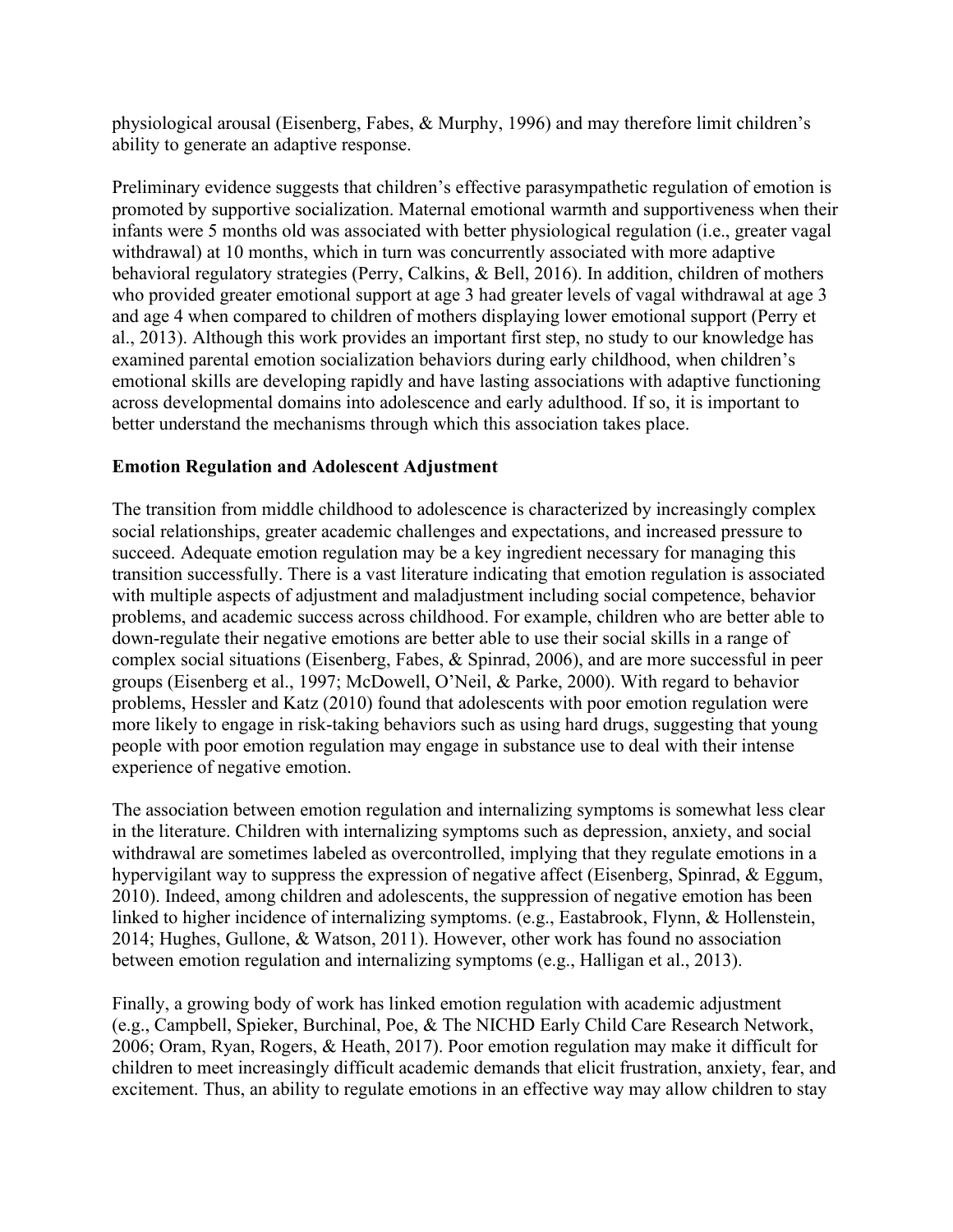on task, finish tasks, and focus attention on learning, all of which may set the stage for greater academic achievement.

Although emotion regulation has been theoretically and empirically linked across developmental domains, long-term longitudinal work examining both biological and behavioral emotion regulation processes to multiple adolescent outcomes is relatively scarce. Short-term longitudinal studies that have been conducted are beneficial in helping uncover potential mechanisms underlying the link between emotion regulation and adaptive functioning; however, longitudinal studies spanning multiple development periods are needed to better understand whether the associations between children's emotion regulation and adjustment are long lasting and through which developmental mechanisms these associations emerge.

# **Emotion Regulation as a Mechanism in Emotion Socialization–Adjustment Associations**

A key hypothesis in the model put forth by Eisenberg and colleagues (1998) is that parental emotion socialization behaviors may be associated with children's subsequent adjustment through children's regulation of emotional arousal. There is some empirical work supporting this theory. Using a Chinese American sample, Jin et al. (2017) found that parent-reported emotion regulation mediated the association between parents' reactions to negative emotions and children's psychopathological symptoms in middle childhood. However, this finding was only evident for parent–child dyads displaying higher-level collaboration during a laboratory task. In middle childhood, Williams and Woodruff-Borden (2015) found that physiological regulation to challenge mediated the association between nonsupportive reactions to children's negative emotions and children's emotion regulation abilities.

Taken together, there is some evidence that facilitating the development of emotion regulation at the biological and behavioral level may be one avenue through which emotion socialization is associated with subsequent adjustment. However, most of this work assesses the association between parenting behaviors and one aspect of emotion regulation, without considering how parental emotion socialization may be uniquely associated with both physiological and behavioral emotion regulation processes, and how emotion regulation at each of these levels may uniquely predict various aspects of adjustment.

# **The Current Study**

In the current study, we added to extant research by using a biopsychosocial approach to longitudinally test several aspects of the theoretical model presented by Eisenberg and colleagues (1998). We used data spanning from early childhood to adolescence to test three hypotheses. First, we hypothesized that mothers' nonsupportive reactions in early childhood would be associated with children's poorer physiological and behavioral regulation in middle childhood, and that mothers' supportive reactions in early childhood would be associated with children's greater behavioral and physiological regulation in middle childhood. Second, we hypothesized that children's biological and behavioral emotion regulation in middle childhood would be associated with greater adjustment across multiple domains in adolescence. When deciding which adolescent outcomes to examine, we chose specific measures that tapped social, academic, behavioral, and psychological domains of functioning. Including functioning across all these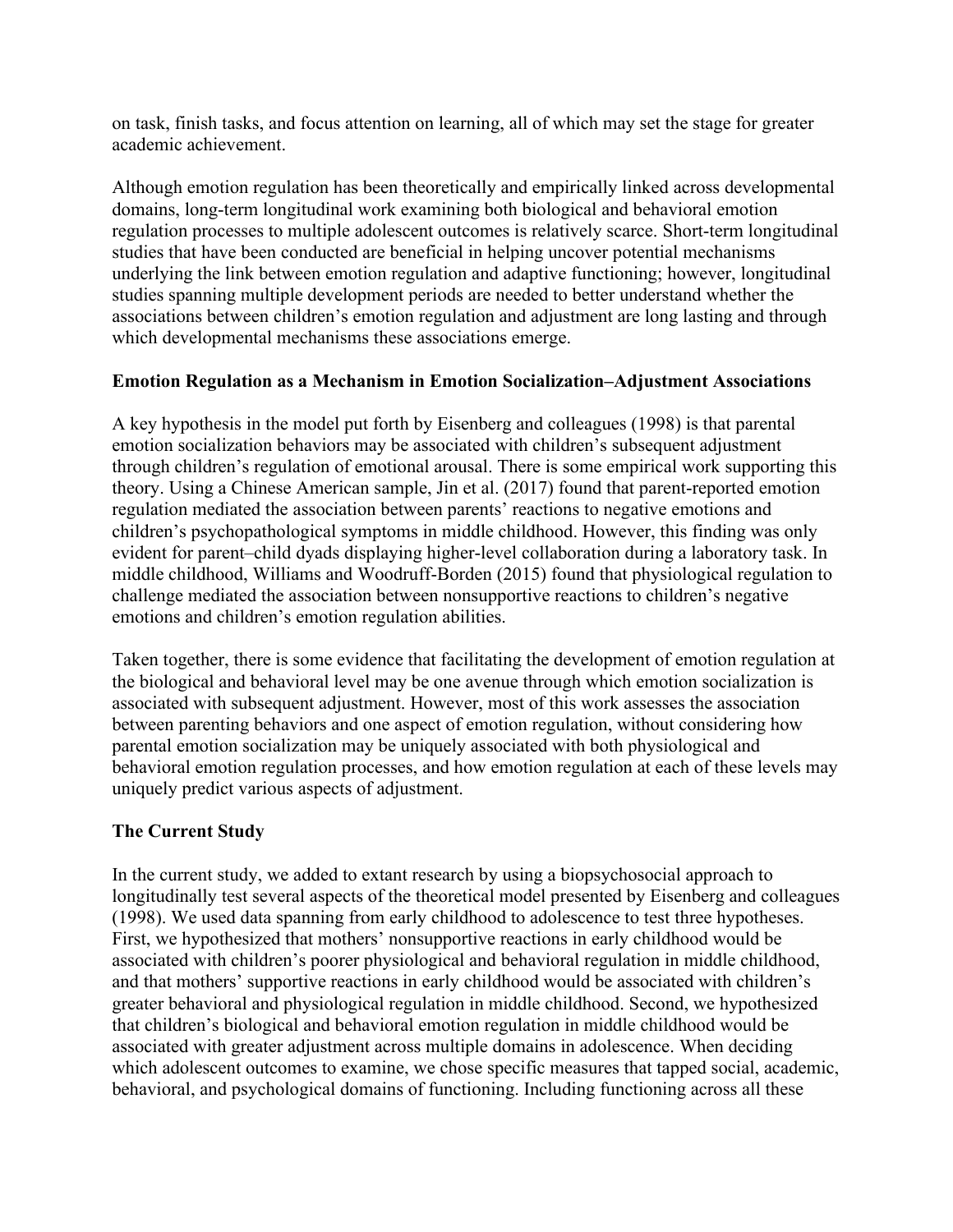domains was important given their well-established links to emotion regulation. Rather than assessing broad composites like "positive" and "negative" functioning, we believe it is imperative to examine individual components of development separately, yet in the same model. Looking at adjustment in this way allows for a clearer examination regarding how developmental mechanisms are associated with specific competencies or problems across domains, which has greater application and intervention implications. Finally, as theorized in Eisenberg's model we hypothesized that maternal emotion socialization behaviors in early childhood would be associated with adjustment across domains in adolescence via children's emotion regulation abilities in middle childhood.

### **Method**

#### Participants

This study utilized data from three cohorts of children who were part of a longitudinal study of social and emotional development. The Right Track study was approved by the Institutional Review Board at The University of North Carolina at Greensboro (IRB protocol number 07– 0194). The goal for recruitment was to obtain a sample of children who were at risk for developing future externalizing behavior problems, and who were representative of the surrounding community in terms of race and socioeconomic status (SES). All cohorts were recruited through child day care centers, the County Health Department, and the local Women, Infants, and Children (WIC) program. Potential participants for cohorts 1 and 2 were recruited at 2 years of age (cohort 1: 1994–1996, and cohort 2: 2000–2001) and screened using the Child Behavior Checklist (CBCL 2–3; Achenbach, 1992), completed by the mother, in order to oversample for externalizing behavior problems. Children were identified as being at risk for future externalizing behaviors if they received an externalizing *T* score of 60 or above. Efforts were made to obtain approximately equal numbers of boys and girls. This recruitment effort resulted in a total of 307 children. Cohort 3 was initially recruited when infants were 6 months of age (in 1998) for their level of frustration, based on laboratory observation and parent report, and was followed through the toddler period (see Calkins, Dedmon, Gill, Lomax, & Johnson, 2002 for more information). Children from Cohort 3 whose mothers completed the CBCL at 2 years of age ( $N = 140$ ) were then included in the larger study. Of the entire sample ( $N = 447$ ), 37% of children were identified as being at risk for future externalizing problems at age 2. There were no significant demographic differences between cohorts with regard to gender, race, or 2 year SES.

Of the 447 originally selected participants, 6 were dropped because they did not participate in any data collection at 2 years old. An additional 12 families participated at recruitment, did not participate at 2-year, but did participate at later years. At age 5, 365 families participated. There were no significant differences between families who did and did not participate in terms of gender, race, 2-year SES, and 2-year externalizing *T* score. At age 10, 357 families participated. No significant differences were noted between families who did and did not participate in the 10 year assessment in terms of child gender, race, 2-year SES, and 2-year externalizing *T* score. At age 15, 327 families participated. No significant differences were noted between families who did and did not participate in the 10-year assessment in terms of child race, 2-year SES, and 2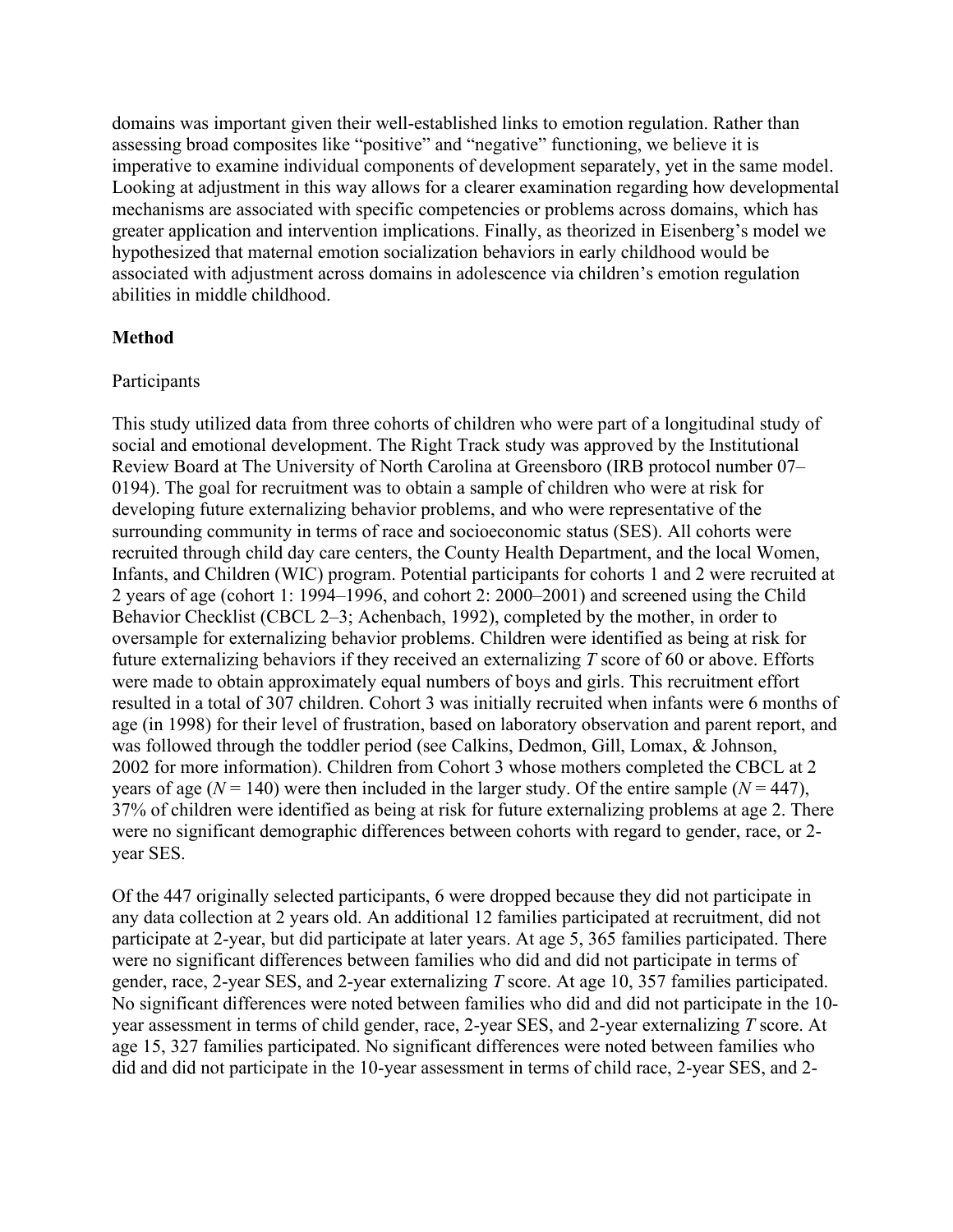year externalizing *T* score. However, boys were less likely to participate in the 15-year assessment  $\chi^2(1, N = 447) = 9.31, p = .002$ .

The sample for the current study included 404 children (53% girls, 47% boys) who had available data for at least one time point; 66% of the sample was European American, 28% African American, 4% biracial, and 2% identified as "other." Four participants were dropped from the current study due to developmental delays. Families were economically diverse based on Hollingshead (1975) scores at the 2-year assessment, with a range from 14 to 66 (*M* = 39.73, *SD* = 10.92), thus representing families from each level of social strata typically captured by this scale. Hollingshead scores that range from 40 to 54 reflect minor professional and technical occupations considered to be representative of middle class. Three percent of mothers did not graduate from high school, 13% of mothers completed high school, 35% had attended some college, 37% graduated from college, and 12% obtained an advanced degree; 81% of mothers were married.

### Procedure

The current analyses include data collected when children were 5, 10, and 15 years of age. We chose to use a measure of maternal reactions to negative emotions at age 5 because early childhood is characterized by the most rapid growth in children's emotional skills (Kopp, 1989). Thus, supportive and nonsupportive reactions to negative emotions during this time period may be particularly salient and have long-lasting associations with adjustment. At age 10, children came into the laboratory and participated in multiple behavioral tasks. Children's observed emotion regulation and physiological regulation during a frustration task were used in the current study. Children were videotaped participating in laboratory tasks, and videotapes were used for behavioral coding. Mothers and teachers also reported on children's emotion regulation when children were 10 years old. We chose age 10 to measure child regulation given that this is the closest assessment we had to the transition to middle school, a time of increased cognitive and emotional challenge during which children's regulatory skills may be strongly predictive of future adjustment. At the 15-year assessment, teachers and adolescents completed questionnaires reporting on adolescents' functioning. We chose to look at outcomes at age 15 because this age is associated with the transition to high school, during which adjustment is correlated with functioning into adulthood (Trzesniewski et al., 2006). Only the measures relevant for the current study are reported here.

### Measures

#### Maternal reactions to negative emotions at age 5

Mothers completed the Coping with Children's Negative Emotions Scale (Fabes, Eisenberg, & Bernzweig, 1990) designed to assess the ways in which they respond to their child's emotional distress. Mothers are provided with 12 scenarios in which their child experiences a negative emotion (e.g., angry or sad) and are asked to indicate the likelihood that they would respond in a minimizing, punishing, dismissing, problem-focused, emotion-focused, or expressive way. This measure yields six subscales: distress reactions, punitive responses, minimization reactions, expressive encouragement, emotion focused reactions, and problem focused reactions. Higher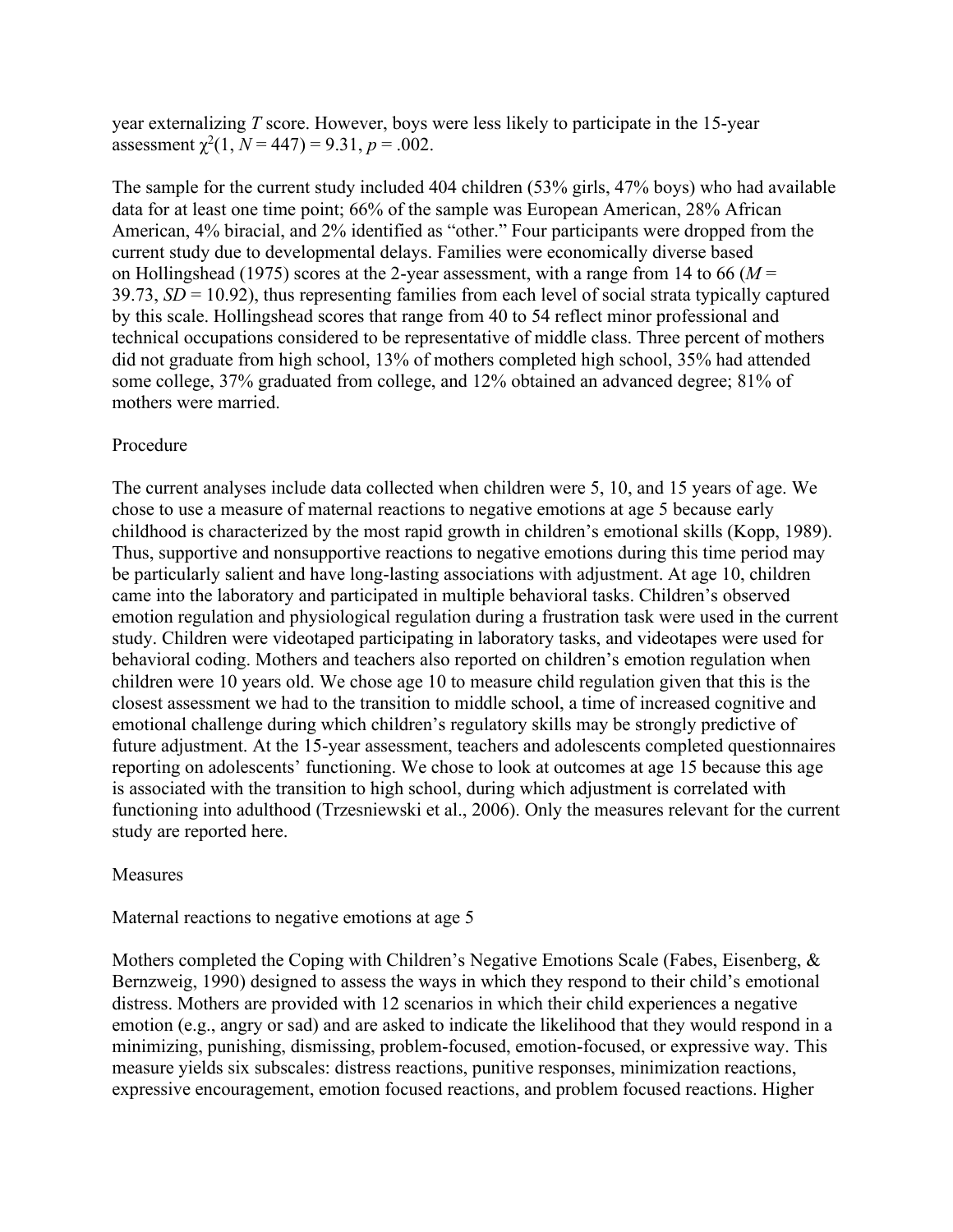scores on each subscale indicate more frequent use of that particular response. Following previous research, two aggregates, supportive and nonsupportive reactions, were calculated by averaging the items from the subscales (Denham & Kochanoff, 2002). Nonsupportive reactions include the minimizing, punitive, and distress reaction scales; supportive reactions include the encouraging, emotion-focused, and problem-focused reaction scales. There was high internal reliability for both subscales (supportive  $\alpha = .88$ ; nonsupportive  $\alpha = .83$ ).

#### Physiological regulation at age 10

Parasympathetic regulation, as indexed by vagal activity, was used to assess physiological regulation. To measure vagal activity, EKG was recorded during a baseline procedure in which children watched an emotionally neutral 5-min video and during the puzzle box frustration task (Eisenberg, Fabes, Guthrie et al., 1996; see description of task below). Electrodes were connected to a preamplifier, the output of which was transmitted to a vagal tone monitor (VTM-I, Delta Biometrics, Inc, Bethesda, MD) for R-wave detection. The vagal tone monitor computed and displayed an estimate of vagal activity every 30 s. This epoch duration was used to maximize the use of available data from each task and is typical for studies with tasks of short duration (Calkins & Keane, 2004; Doussard-Roosevelt, Montgomery, & Porges, 2003).

Estimates of vagal activity were calculated using Porges's (1995) method of analyzing interbeat interval (IBI) data. This method applies an algorithm to the sequential heart period data. The algorithm uses a moving 21-point polynomial to detrend periodicities in heart period (HP) slower than RSA. A bandpass filter then extracts the variance of HP within the frequency band of spontaneous respiration (.12–1.0 Hz) in children. This frequency band has been consistently examined and identified as having associations with child functioning (Stifter & Fox, 1990). The MXEDIT software was used to analyze and edit IBI files. Editing the files consisted of scanning the data for outlier points relative to adjacent data and replacing those points by dividing them or summing them so that they would be consistent with the surrounding data. Data files that required editing of more than 10% of the data were not included in the analyses (17 files were removed due to artifact at age 10).

Parasympathetic physiological regulation is thought to be indexed by vagal withdrawal (a decrease in RSA) during situations where emotional regulation is necessary. Thus, to calculate vagal withdrawal, vagal tone during the frustrating puzzle task was subtracted from vagal tone during the baseline task such that positive values indicate greater withdrawal and increased physiological regulation.

Observed emotion regulation at age 10

Children's emotion regulation skills were observed during the puzzle box task (Eisenberg, Fabes, Guthrie et al., 1996). A puzzle box was placed in front of the child that contained Plexiglas in the back of a box, and draping cloth with sleeves in it at the front of the box. The child was instructed to stick their arms through the sleeves and attempt to put together a puzzle in the box without looking (the sleeves can easily be lifted). The current study employed measures of physical venting and verbal negativity when completing the task. Physical venting included deliberate aggressive behaviors that indicate frustration (i.e., slight stomps, banging hands/fists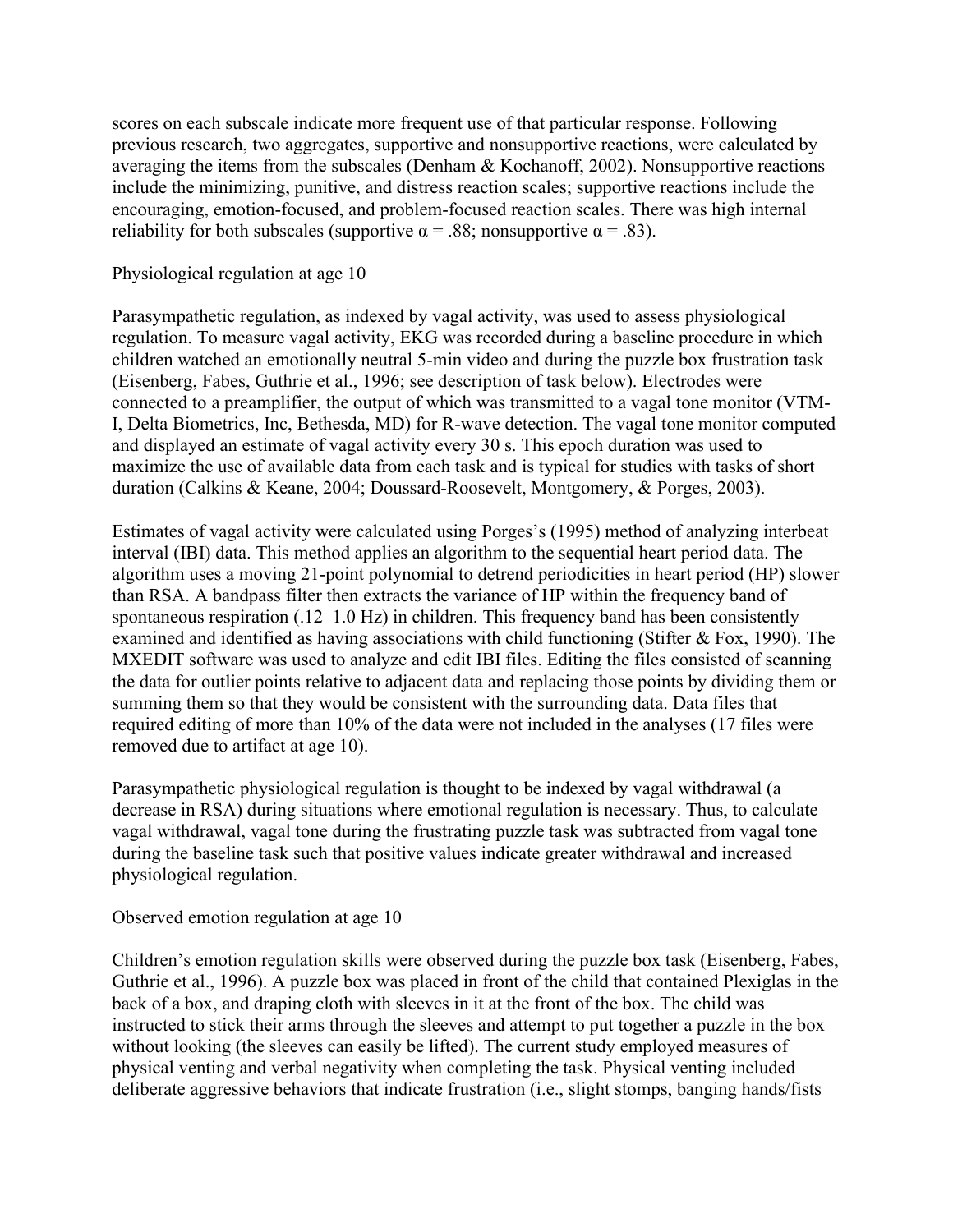on table) and was coded dichotomously  $(0 = no$  physical venting,  $1 = physical$  venting present). Verbal negative expressions included any negative comments that reflected the child's distress about the puzzle (i.e., "This is hard," "She is mean"). The scale ranged from 0 (*no negative expressions*) to 3 [*a lot (4 or more) of negative expressions*]. Behaviors were coded in 30-s intervals and summed to create overall physical venting and negative verbal expression scores. Two coders trained by working together on 15% of the videotaped sessions and independently scoring another 15% for reliability purposes. Cohen's kappa for physical venting and verbal negative expressions was .81 and .88, respectively. The physical venting and negative expressions scales were summed, and the composite was multiplied by −1 so that higher scores reflected fewer physical and verbal venting and better emotion regulation. This composite was log-transformed to address skew (before transformation skew = 3.12, after log transformation skew =  $-1.81$ ).

### Reported emotion regulation at age 10

Mothers and teachers completed the Emotion Regulation Checklist (Shields & Cicchetti, 1997). This measure assesses reporters' perception of the child's negative lability and regulation and includes 24 items rated on a 4-point Likert scale indicating how frequently the behaviors occur  $(1 = \text{almost always to } 4 = \text{never})$ . Given our greater interest in the regulation of negative emotion, we used only the lability/negativity subscale. Questions from the lability/negativity subscale include "Is easily frustrated" and "Transitions well from one activity to another without becoming anxious, angry, or distressed." We used mean composites of mothers' and teachers' reports, which were positively correlated,  $r = .43$ ,  $p < .001$  and had adequate internal reliability (mothers  $\alpha = .87$ ; teachers  $\alpha = .90$ ). This composite across two informants was chosen in order to capture children's emotion regulation across the home and school contexts. For greater interpretability, we multiplied the composite by −1 so that higher scores reflected better emotion regulation.

It is important to note that our measures do not allow us to make a distinction between emotional reactivity and regulation. Unfortunately, this is a consistent problem with most emotion regulation measures in the field (P. M. Cole, Martin, & Dennis, 2004). Because we were interested in the association between maternal reactions to negative emotions, and how they were associated with the subsequent regulation of negative emotion, we chose measures of physical and verbal venting, as well as the lability/negativity subscale of the ERC, because we believe they best assessed children's inability to regulate their negative arousal. As such, less negative emotional reactivity in both measures is reflective of better emotion regulation.

### Internalizing problems at age 15

Adolescents completed the Self-Report of Personality (SRP-A) adolescent version of the Behavior Assessment System for Children (BASC-2; Reynolds & Kamphaus, 2004) at the 15 year assessment. This 176-item questionnaire assesses how the adolescent perceives themselves, including their behavior, emotions, and personality characteristics. The Internalizing Problems composite includes seven subscales, Atypicality (e.g., unusual perceptions and behaviors a child may have), Anxiety (e.g., child's frequency and level of perfectionism, nervousness, and feelings of worry and fear), Depression (e.g., depressive symptoms such as crying easily, loneliness,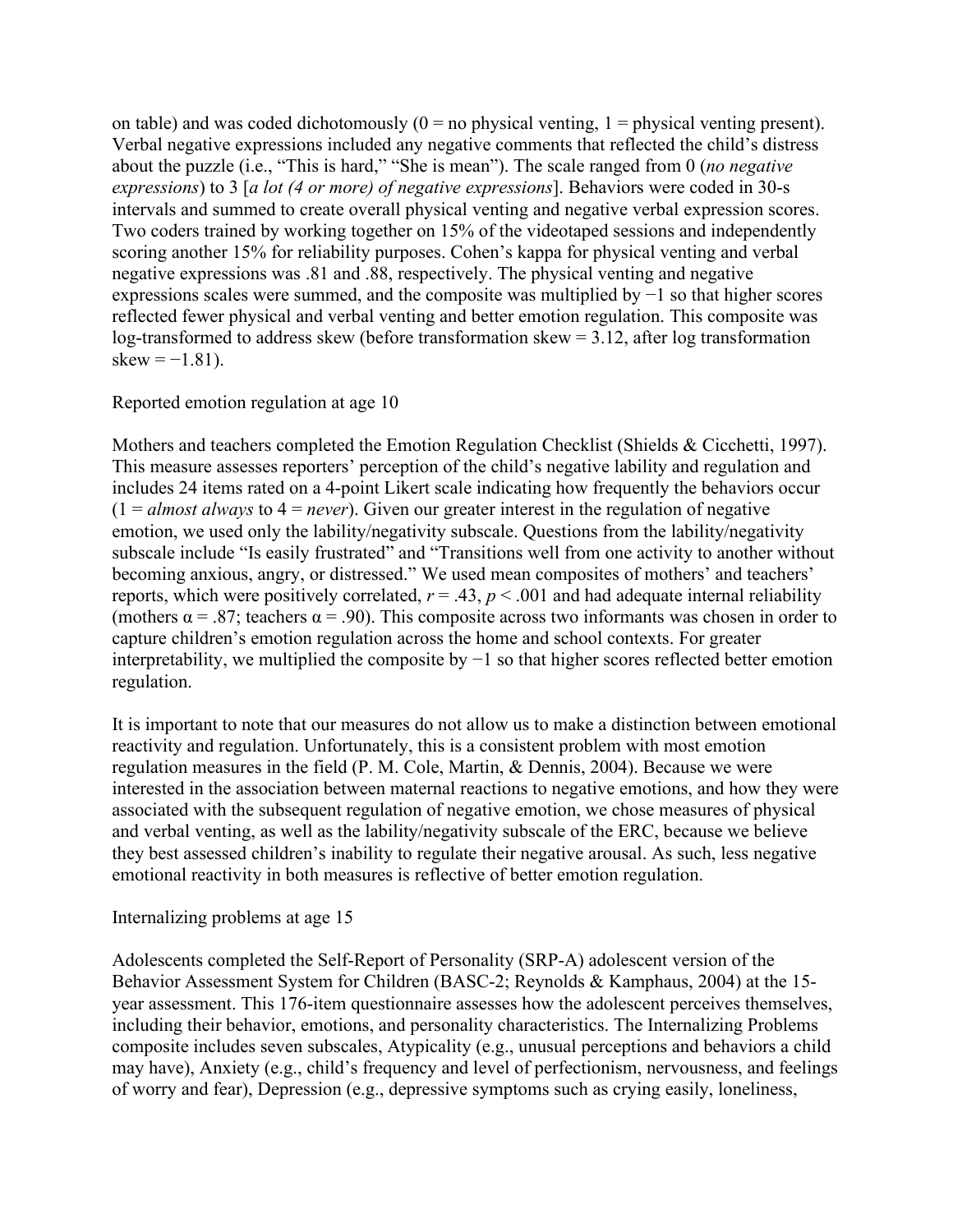feeling sad, and having the desire to harm or kill oneself), Locus of Control (e.g., belief that rewards and punishments are influenced by external events or people), Social Stress (e.g., worry or distress related to social situations sense of inadequacy), Sense of Inadequacy (e.g., adolescent's perception that he or she is unsuccessful in school, unable to achieve goals, and generally inadequate), and Somatization (e.g., physical aches and pains). This subscale had adequate internal reliability (59 items;  $\alpha$  = .96).

### Risk-taking at age 15

Adolescents reported on their own engagement in risky behavior. The measure was adapted from multiple risk-taking self-report questionnaires (i.e., Halpern-Felsher, Biehl, Kropp, & Rubinstein, 2004; Halpern-Felsher, Cornell, Kropp, & Tschann, 2005) and consisted of 27 items. Both minor risky behaviors (i.e., "drunk a bottle or glass of beer or other alcohol") and major (sometimes considered antisocial) risky behaviors (i.e., "purposely set a fire in a building or in any other place") were included. Adolescents reported on how frequently they have engaged in each behavior (0 = *not at all* to 2 = *more than twice*). A total risk-taking score was derived by summing across the items.

## Social competence at age 15

Adolescents completed the Friendship Quality Questionnaire (FQQ; Parker & Asher, 1993) to assess their perceptions of their closest friendship. This 40-item measure asks the child to rate the quality of a specific relationship and includes items such as "always tell each other our problems" and "makes me feel good about my ideas," rated on a 5-point Likert scale (0 = *not at all* to 4 = *always*). The FQQ contains six subscales: conflict/betrayal, caring/validation, companionship/recreation, intimate disclosure, conflict resolution, and help/guidance. When necessary, items were reverse scored, and these subscales were used to create an overall friendship quality variable ( $\alpha$  = .79). Higher scores were indicative of greater friendship quality.

Adolescents also completed the Social Skills Rating System (Gresham & Elliott, 1990) secondary level questionnaire for Grades 7–12. The adolescent was asked to rate how often he or she exhibits a behavior. Ratings ranged from 0 (*never*) to 2 (*very often*). We used the social skills scale (40 items;  $\alpha = .81$ ), which is a mean composite of the assertion (i.e., initiating behaviors), cooperation (i.e., helping others), empathy (i.e., show concern or respect for others' feelings and viewpoints), and self-control (i.e., behaviors that emerge in conflict situations) subscales. Higher scores were indicative of greater social skills.

Because social competence comprises both quality of relationships and social skills (Hinde, 1987), we standardized the friendship quality and social skills subscales and created a mean composite ( $\alpha$  = .50).

### School problems at age 15

Adolescents' 10th-grade teachers used the Teacher Rating Scales (TRS) from the BASC-2 (Reynolds & Kamphaus, 2004) to report on children's school problems. The teacher-reported School Problems index (15 items;  $\alpha = .83$ ) includes the attention problems subscale (e.g., how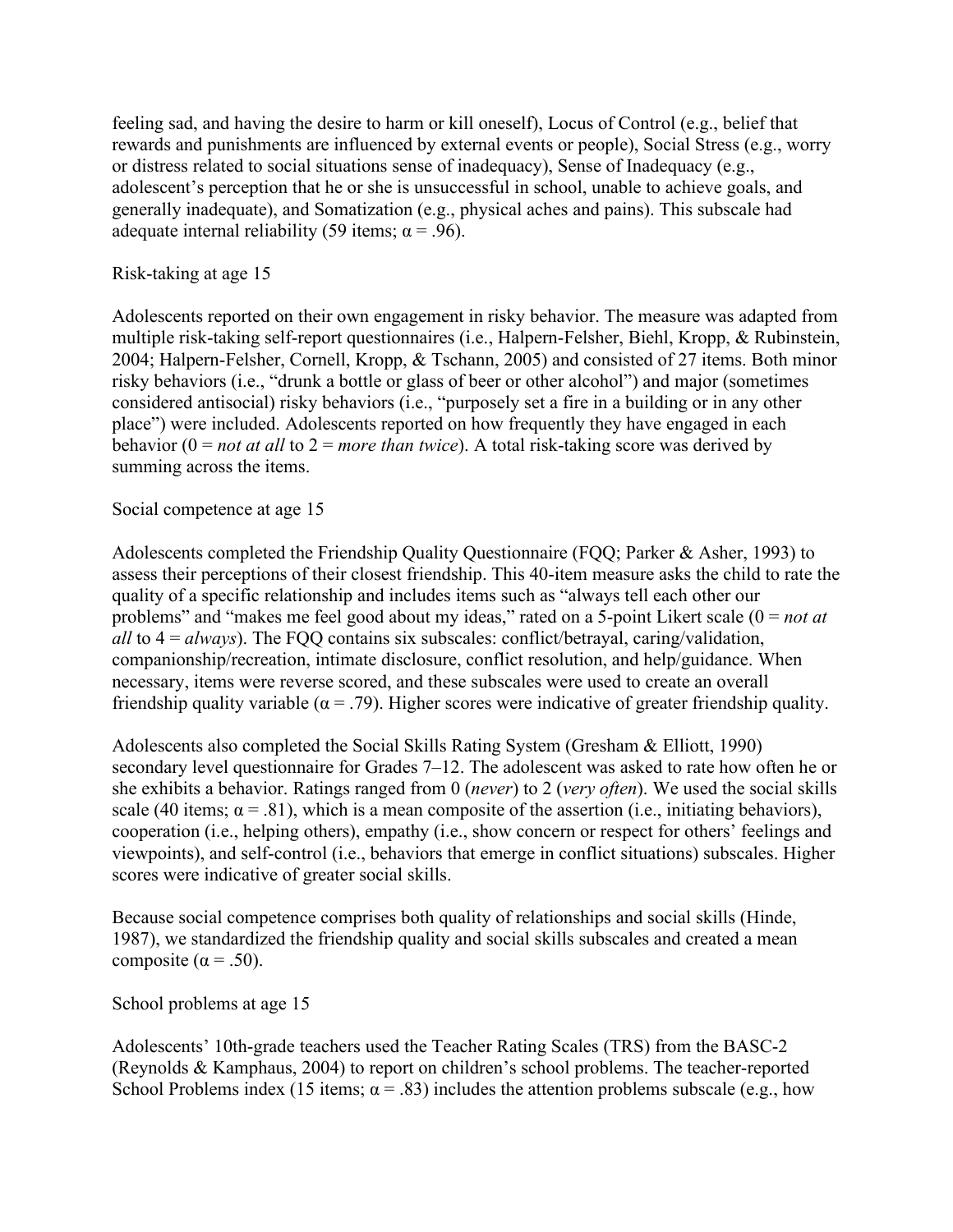well a child is able to listen and pay attention to important stimuli, how well s/he can sustain their attention) and the learning problems subscale (e.g., how well a child is functioning in school with class assignments and overall comprehension of the material).

#### **Results**

#### Preliminary Analyses

Descriptive statistics and correlations for primary study variables are presented in Table 1. Maternal supportive and nonsupportive reactions were not correlated, indicating that they represent distinct constructs and are not on the same continuum. Maternal supportive reactions were associated with greater child observed emotion regulation in the laboratory, better child emotion regulation as reported by teachers and mothers, fewer adolescent-reported internalizing behaviors, and greater adolescent-reported social competence. Maternal nonsupportive reactions were associated with poorer child physiological regulation (i.e., lower vagal withdrawal scores), poorer child emotion regulation as reported by mothers and teachers, less social competence as reported by adolescents, and greater adolescent self-reported risk-taking behaviors.

| <b>Table 1.</b> Correlations and Descriptive Statistics |                     |         |         |         |         |         |          |         |         |                     |       |
|---------------------------------------------------------|---------------------|---------|---------|---------|---------|---------|----------|---------|---------|---------------------|-------|
| Study variable                                          |                     | 2       | 3       | 4       | 5       | 6       | 7        | 8       | 9       | 10                  | 11    |
| 1. SES                                                  |                     |         |         |         |         |         |          |         |         |                     |       |
| 2. 2yr externalizing                                    | $-.16*$             |         |         |         |         |         |          |         |         |                     |       |
| 3. 5yr supportive reactions                             | .03                 | .05     |         |         |         |         |          |         |         |                     |       |
| 4. 5yr non-supportive reactions                         | $-.03$              | $.22*$  | .07     |         |         |         |          |         |         |                     |       |
| 5. 10yr vagal withdrawal                                | $-.01$              | .00     | .01     | $-.18*$ |         |         |          |         |         |                     |       |
| 6. 10yr Obs ER                                          | $-.06$              | .02     | $.13*$  | .02     | $.15*$  |         |          |         |         |                     |       |
| 7. 10yr MR/TR ER                                        | $.15*$              | $-.46*$ | $.15*$  | $-.27*$ | .04     | .05     |          |         |         |                     |       |
| 8. 15yr AR internalizing                                | $-.08$              | $.20*$  | $-.14*$ | .05     | $-.07$  | $-.04$  | $-.24^*$ |         |         |                     |       |
| 9. 15yr AR risk-taking                                  | $-.11$ <sup>*</sup> | $.17*$  | $-.04$  | $.16*$  | $-.03$  | $-.05$  | $-.30*$  | $.31*$  |         |                     |       |
| 10. 15yr AR social competence                           | .15                 | $-.07$  | $.12*$  | $-.15*$ | $.17*$  | $.15*$  | $.31*$   | $-.22*$ | $-.24*$ |                     |       |
| 11. 15yr TR school problems                             | $-.15*$             | $.14*$  | $-.04$  | .11     | $-.08$  | $-.17*$ | $-.37*$  | $.23*$  | $.29*$  | $-.31$ <sup>*</sup> |       |
| Mean                                                    | 39.73               | 53.06   | 5.46    | 2.65    | .80     | 3.76    | 1.64     | 332.64  | 4.20    | 30.08               | 51.11 |
| Standard deviation                                      | 11.11               | 9.87    | .62     | .56     | .79     | 1.87    | .39      | 53.12   | 3.66    | 8.01                | 9.94  |
| Minimum                                                 | 14.00               | 30.00   | 2.53    | 1.56    | $-2.11$ | $-1.39$ | 1.00     | 253     | .00.    | .41                 | 39.00 |
| Maximum                                                 | 66.00               | 91.00   | 6.78    | 4.91    | 3.36    | 4.61    | 3.07     | 528     | 19      | 67                  | 90.00 |
| Skew                                                    | $-.17$              | .27     | $-.78$  | .58     | .09     | $-1.81$ | .89      | 1.13    | 1.29    | .01                 | 1.52  |
| (SE)                                                    | (.12)               | (.12)   | (.13)   | (.13)   | (.16)   | (.15)   | (.13)    | (.14)   | (.14)   | (.14)               | (.16) |
| $\overline{N}$                                          | 404                 | 404     | 342     | 342     | 247     | 282     | 339      | 299     | 299     | 300                 | 214   |

| Table 1. Correlations and Descriptive Statistics |
|--------------------------------------------------|
|--------------------------------------------------|

*Note*. SES = socioeconomic status; ER = emotion regulation; Obs = observed; MR = mother reported; TR = teacher reported; AR = adolescent reported.

 $* p < .05$ .

#### Primary Analyses

A path analysis was conducted to examine associations between maternal supportive and nonsupportive reactions at age 5, children's emotion regulation (i.e., physiological, observed, and reported) at age 10, and adolescent adjustment (teacher- and self-reported) at age 15. Mplus (Version 8; Muthén & Muthén, 2017) was used to conduct the analyses, and Full Information Maximum Likelihood (FIML) was used to handle missing data.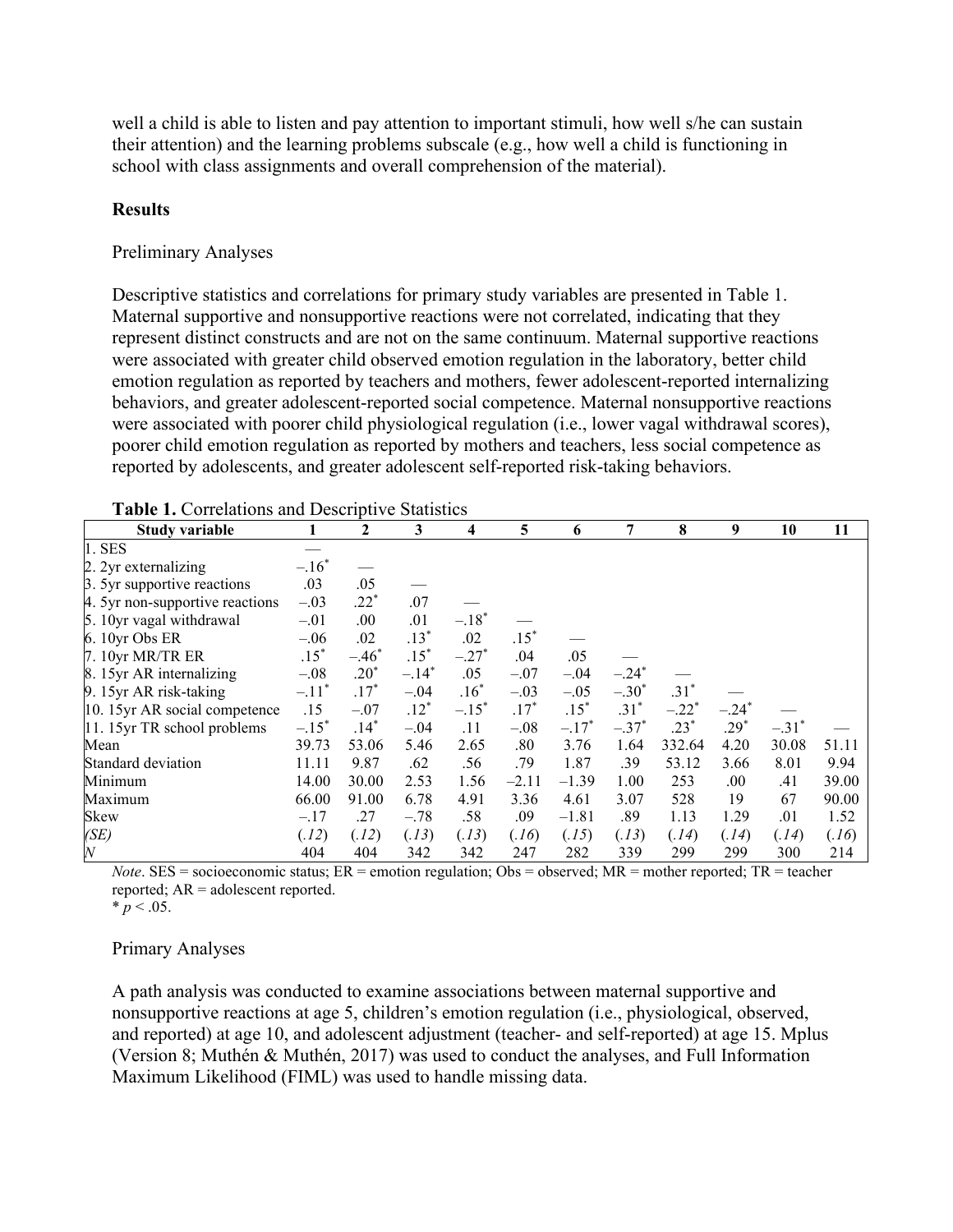#### Covariates

In selecting covariates, we considered that parenting is often associated with child sex, race, and income (Hill, 2001; Lytton & Romney, 1991; Nelson, Leerkes, O'Brien, Calkins, & Marcovitch, 2012). SES and child sex were correlated with age 10 negative emotional reactivity measures and many of the age 15 adjustment outcomes. However, race was not correlated with any outcome variable and was therefore not included. Because participants for the current study were oversampled for externalizing behaviors at age 2, and these behaviors were correlated with some of the 10-year and 15-year measures, we also included 2-year externalizing behaviors as a covariate. Finally, because RSA reactivity to a stressor is not independent of baseline RSA functioning (El-Sheikh et al., 2009), we included baseline RSA as a covariate in the model. With regard to model building, child sex, 2-year externalizing behaviors, and family SES were regressed on to all study variables; baseline RSA was only regressed on our measure of vagal withdrawal.

### Model fit

Evaluation of model fit was assessed by examining the comparative fit index (CFI; Marsh & Hau, 2007), the standardized root-mean-square residual (SRMR), and the root mean square error of approximation (RMSEA; D. A. Cole & Maxwell, 2003). Values close to or greater than .95 indicate good model fit for the CFI, values less than .06 indicate good model fit for RMSEA, and values less than or equal to .08 indicate good model fit for SRMR (Hu & Bentler, 1999). Based on these criteria, the hypothesized model was an excellent fit to the data,  $\chi^2$  (26, *N* = 404) = 38.59, *p* = .06, CFI = .97, SRMR = .04, RMSEA = .03 [CI = .00, .06] (standardized coefficients are provided in Figure 1; unstandardized coefficients are provided below).



**Figure 1.** Standardized model estimates. Child sex, 2-year externalizing behaviors, baseline RSA, and SES were used as covariates but are not depicted. The correlations across outcomes were modeled, but coefficients are not shown in the figure for simplicity. All correlations among the outcomes were significant in the expected direction. Only significant longitudinal paths are depicted. \*  $p < .05$ . \*\*  $p < .01$ .

Aim 1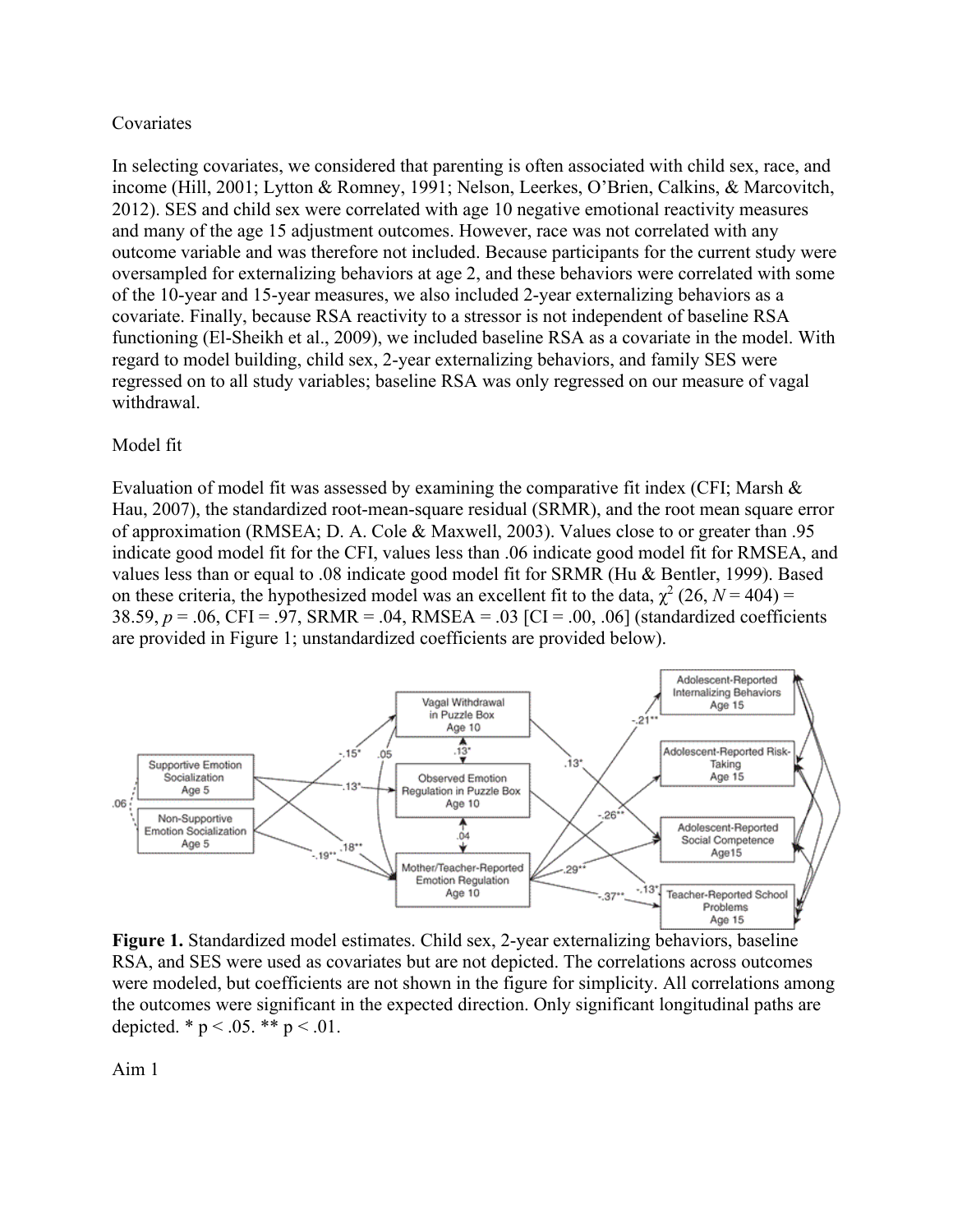The first aim of the study was to assess whether maternal supportive and nonsupportive reactions during early childhood were associated with age 10 mother- and teacher-reported emotion regulation, observed emotion regulation, and physiological regulation. Model results revealed maternal supportive reactions when children were age 5 were associated with more observed  $(B = .39, p = .03)$  and reported  $(B = .26, p < .001)$  emotion regulation at age 10, but were not associated with children's physiological regulation at age 10 ( $B = .06$ ,  $p = .43$ ). Maternal nonsupportive reactions at age 5 were associated with less physiological regulation at age 10  $(B = -0.21, p = 0.02)$  and poorer mother- and teacher-reported emotion regulation at age 10 (*B* =  $-0.29$ ,  $p < 0.001$ ), but not with observed emotion regulation at age 10 ( $B = 0.08$ ,  $p = 0.70$ ).

## Aim 2

The second aim of the study was to assess whether children's physiological regulation, observed emotion regulation, and reported emotion regulation at age 10 were associated with adolescent adjustment at age 15. Physiological regulation at age 10 was associated with greater adolescentreported social competence  $(B = .15, p = .04)$  at age 15. Children's observed emotion regulation was associated with fewer teacher-reported school problems at age 15 ( $B = -0.71$ ,  $p = 0.04$ ). Mother- and teacher-reported emotion regulation was associated with less adolescent-reported internalizing ( $B = -12.78$ ,  $p = .001$ ), adolescent-reported risk-taking behaviors ( $B = -1.06$ ,  $p <$ .001), as well as fewer teacher-reported school problems  $(B = -4.21, p < .001)$  and more adolescent self-reported social competence  $(B = .28, p < .001)$ .

**Table 2.** Unstandardized Estimates of Significant Indirect Effects, Standard Errors, and 95% Bias-Corrected Bootstrap Confidence Intervals

|                                                                                  |                 |      |         | <b>Confidence intervals</b> |  |  |
|----------------------------------------------------------------------------------|-----------------|------|---------|-----------------------------|--|--|
| Indirect effect pathways                                                         | <b>Estimate</b> | SE   | Lower   | <b>Upper</b>                |  |  |
| Indirect effects from supportive reactions                                       |                 |      |         |                             |  |  |
| $SR(5yr) \rightarrow RER(10yr) \rightarrow AR$ internalizing behaviors (15yr)    | $-3.18$         | 1.36 | $-6.59$ | $-1.04$                     |  |  |
| $SR(5yr) \rightarrow RER(10yr) \rightarrow AR risk$ -taking (15yr)               | $-.27$          | .10  | $-.54$  | $-.10$                      |  |  |
| $SR(5yr) \rightarrow RER(10yr) \rightarrow AR \text{ social competence } (15yr)$ | .07             | .03  | .03     | .14                         |  |  |
| $SR(5yr) \rightarrow OER(10yr) \rightarrow TR$ school problems (15yr)            | $-.29$          | .10  | $-.94$  | $-.01$                      |  |  |
| $SR(5yr) \rightarrow RER(10yr) \rightarrow TR$ school problems (15yr)            | $-1.07$         | .36  | $-2.04$ | $-.38$                      |  |  |
| Indirect effects from non-supportive reactions                                   |                 |      |         |                             |  |  |
| $NSR(5yr) \rightarrow RER(10yr) \rightarrow AR$ internalizing behaviors (15yr)   | 3.75            | 1.55 | 1.24    | 7.70                        |  |  |
| $NSR(5yr) \rightarrow RER(10yr) \rightarrow AR risk\text{-taking (15yr)}$        | .31             | .12  | .11     | .63                         |  |  |
| $NSR(5yr) \rightarrow PR(10yr) \rightarrow AR \text{ social competence (15yr)}$  | $-.03$          | .02  | $-.10$  | $-.01$                      |  |  |
| $NSR(5yr) \rightarrow RER(10yr) \rightarrow AR \text{ social competence (15yr)}$ | $-.08$          | .03  | $-.16$  | $-.03$                      |  |  |
| $NSR(5yr) \rightarrow RER(10yr) \rightarrow TR$ school problems (15yr)           | 1.24            | .41  | .56     | 2.23                        |  |  |

*Note*. SR = supportive reactions; NSR = non-supportive reactions; RER = reported (mother and teacher) emotional regulation; OER = observed emotion regulation;  $PR =$  physiological regulation;  $AR =$  adolescent report;  $TR =$ teacher report. Non-significant indirect pathways are not shown.

### Aim 3

Finally, we used a bias-corrected bootstrapping procedure (10,000 draws) to test the indirect effect of maternal reactions to negative emotion in early childhood on adolescent adjustment, through children's physiological and behavioral regulatory abilities in childhood. This approach has been shown to generate the most accurate confidence intervals for indirect effects, reducing Type I error rates and increasing power over other similar tests (MacKinnon, Lockwood, &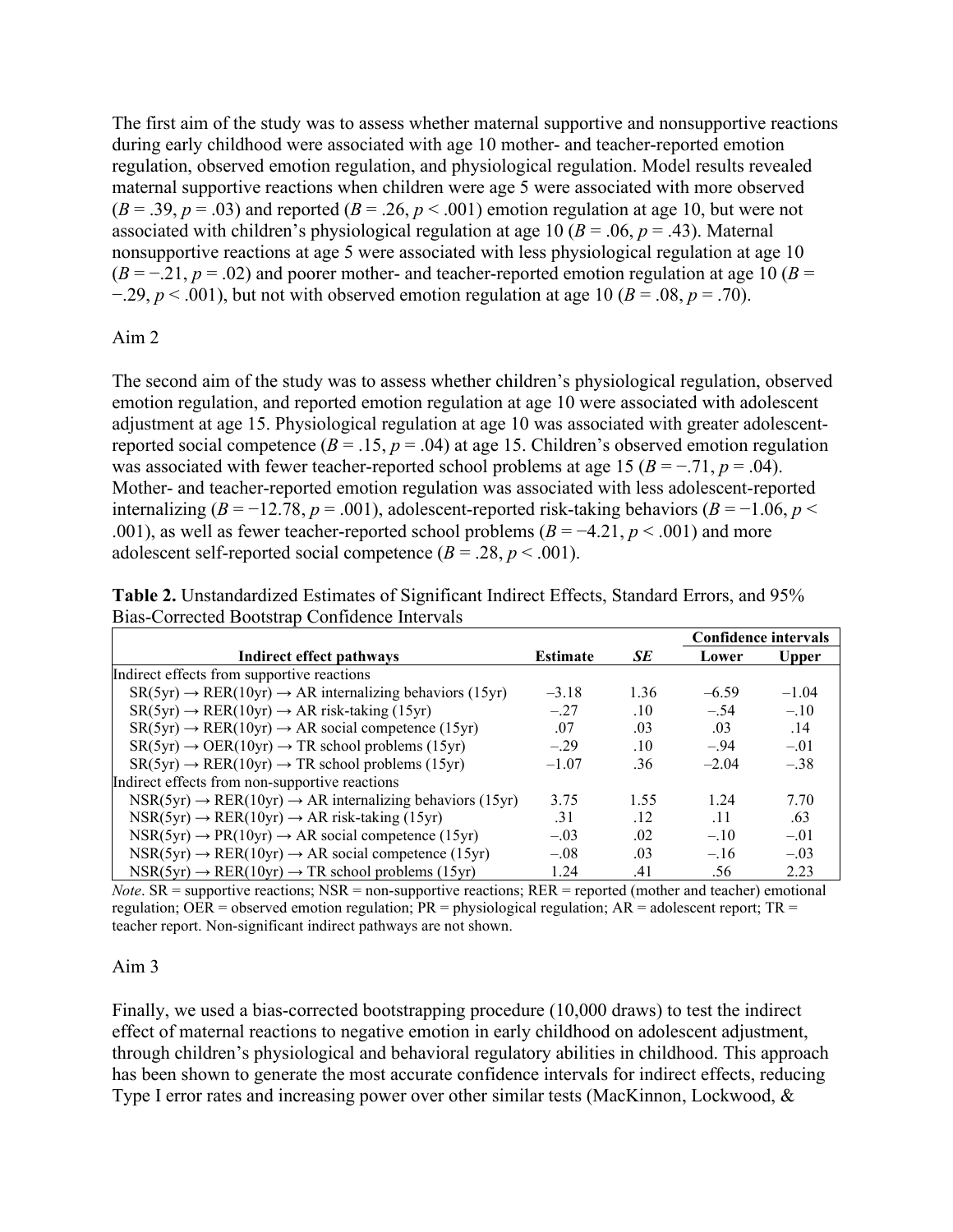Williams, 2004). All significant indirect effects are provided in Table 2. Overall, the majority of mediational pathways tested in the model were significant, indicating that biological and behavioral (both reported and observed) emotion regulation abilities play unique roles in the association between supportive and nonsupportive maternal emotion socialization behaviors in early childhood and adjustment in adolescence.

### Moderation by child sex

We also considered that our model may differ by child sex. To test this, we removed child sex as a covariate and we conducted a multiple group path analyses by comparing a fully unconstrained model, allowing all parameters to vary by child sex, with a constrained model, where paths were set to be equal across the two groups. The constrained model did not differ significantly from the unconstrained model. Thus, this model worked in similar ways for boys and girls.

## **Discussion**

The current study adds to the existing literature by using a developmental cascade framework to examine multiple hypotheses embedded within the model presented by Eisenberg and colleagues (1998). Unlike previous work, we were able to assess how supportive and nonsupportive emotion socialization behaviors when children were 5-years-old were uniquely associated with biological and behavioral emotion regulation at age 10, and subsequently how biological and behavioral emotion regulation at age 10 was differentially related to various aspects of adjustment by age 15. Overall, we found long-term longitudinal support for the model originally presented by Eisenberg and colleagues (1998) and were able to demonstrate how biological and behavioral aspects of emotion regulation may play unique roles in the association between early emotion socialization and later outcomes.

The first aim of the current study was to assess whether maternal supportive and nonsupportive reactions to children's negative emotions at age 5 were associated with mother- and teacherreported emotion regulation, observed emotion regulation, and physiological regulation when children were 10 years old. As hypothesized, mothers who reacted more supportively to children's negative emotions during early childhood had middle schoolers who were more likely to be rated as having strong emotion regulation abilities, and, on average, these children were also better able to manage their frustration appropriately in a laboratory task. It is likely that supportive reactions assist children in generating behavioral responses to when negatively aroused, which provide children with the tools and opportunities to develop increased behavioral control in early childhood. Over time, these skills may become independent emotion regulation abilities. Interestingly, maternal supportive reactions to negative emotions at age 5 were not associated with children's later physiological regulation at age 10. It is possible that while supportive responses foster the development of effective regulation of behavior, they have less of an effect on the extent to which the individual experiences the emotion. In other words, supportive reactions may help a child control their behavior when emotionally aroused without having an effect on the extent to which a child physiologically experiences emotional arousal.

Nonsupportive reactions to negative emotions in early childhood were associated with children's poorer physiological regulation, as well as a decreased ability to behaviorally regulate arousal as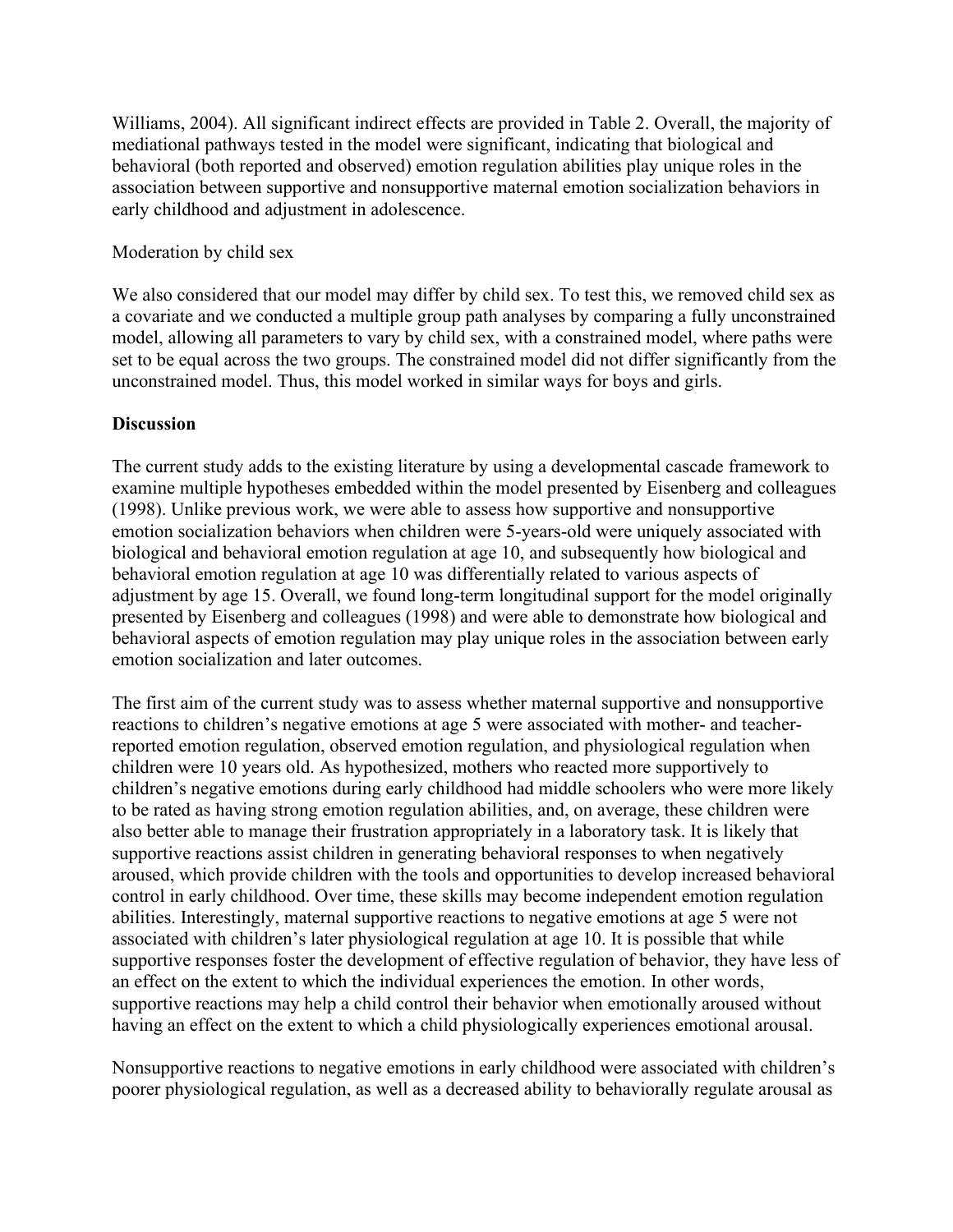reported by mothers and teachers in middle childhood. However, nonsupportive reactions were not associated with behavioral regulation observed in the laboratory. Nonsupportive reactions do not provide effective tools for regulating emotions; this could explain the lack of association between nonsupportive reactions and behavioral regulation in the laboratory. Because nonsupportive reactions to negative emotions that are harsh and punitive may exacerbate the intensity of the situation, they may heighten emotional distress and in turn be more strongly associated with children's physiological responses.

These findings highlight that biological and behavioral regulatory processes are related, but distinct, aspects of emotion regulation and may have discrete antecedents. Results also shed light on which types of parenting behaviors are associated with which types of self-regulatory skills. Because biology and behavior work in tandem such that increased physiological regulation likely allows for the generation of adaptive behavior, and effective regulatory behavior likely affects individual's physiological reactivity, it is important to both increase behavioral regulatory skills and facilitate the dampening of a physiological emotional response. Thus, our findings have implications for intervention efforts and suggest that focusing on just increasing supportive responses to negative emotions is not enough; interventions must also reduce the extent to which parents respond to their children's negative emotions in nonsupportive ways.

The second aim of the study was to assess whether physiological regulation, observed emotion regulation, and reported emotion regulation at age 10 were associated with adolescent adjustment at age 15. Consistent with previous work, we found that greater emotion regulation at age 10 was associated with better academic, social, behavioral, and psychological adjustment at age 15. Interestingly, there were some associations that varied depending on the measure of emotion regulation and the specific adjustment outcome in adolescence. Greater physiological regulation was only associated with greater adolescent self-reported social competence. It is unclear why physiological regulation was not associated with adolescent report of internalizing and risktaking behaviors, or teacher report of adolescents' school problems. It is possible that greater physiological regulation during frustration lowers arousal enough for children to generate adaptive environmental responses and therefore has stronger associations with measures of children's competence than measures of children's maladjustment. It may be that additional factors that contribute to serious maladjustment overpower the potential effects of a single measure of physiological functioning.

Unexpectedly, observed emotion regulation in the laboratory was only associated with fewer teacher-reported school problems. It could be that the laboratory setting is similar to the school setting such that both are controlled environments in which children are asked to perform specific tasks. Children who cannot regulate behavior in these contexts would likely be more disruptive, have a hard time learning, and cause more problems in the classroom. However, why observed regulation in the laboratory is not associated with how adolescents perceive their own adjustment is unclear. Perhaps if we had been able to measure aggression or defiance, constructs more closely related to the physical and verbal venting behaviors measured in the laboratory, associations in the expected direction would have emerged.

Not surprisingly, mother- and teacher-reported emotion regulation was associated with all adolescent adjustment outcomes in the expected ways. Again, mothers and teachers are able to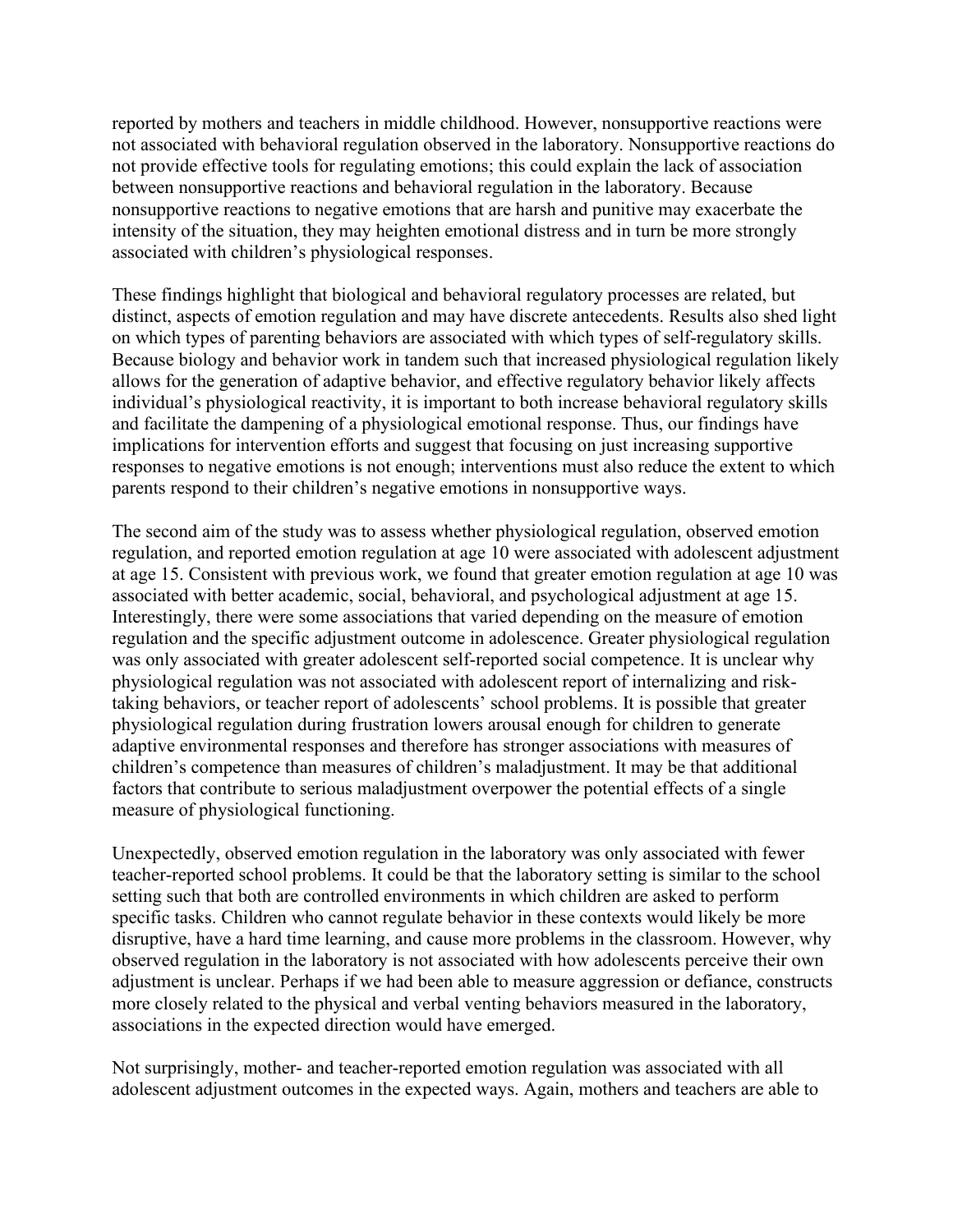report on children's emotion regulation abilities across a variety of contexts, which therefore makes them predictive of adolescents' general adjustment. Thus, findings highlight that mother and teacher reports of child functioning have significant value when longitudinally predicting child outcomes across developmental periods. However, given that significant associations also emerged when simultaneously examining physiology and behavior, current findings underscore that these measures have predictive value as well, although they may be more context specific. For example, knowing that children's behavioral regulation in a laboratory setting predicts teacher-reported school problems 5 years later in adolescence, provides a developmental time period in which interventions may need to focus on bolstering children's behavioral coping to challenge and frustration. Future work measuring physiological and behavioral regulation across a variety of contexts and emotions may show stronger associations with broader adjustment measures.

Our third and final aim was to statistically test whether children's behavioral and biological emotion regulation abilities were mechanisms that linked mothers' supportive and nonsupportive reactions during early childhood with adolescent adjustment. Results provided overwhelming support for this hypothesis, as we found significant indirect effects from both supportive and nonsupportive maternal reactions to multiple domains of adolescent adjustment through both behavioral and physiological regulation of emotion, therefore supporting Eisenberg and colleagues' original model. Importantly, prior work in this area has typically examined these effects across a relatively short span of development. The current study was unique in that it extended work in this area across a 10-year period and investigated emotion regulation at multiple levels of functioning. In doing so, we were able to assess whether biological and behavioral processes are distinct aspects of the construct of emotion regulation and whether they are associated differently with maternal supportive and nonsupportive reactions, as well as adjustment.

Despite the many strengths of this study, it is not without limitations. First, we only examined two aspects of parenting, maternal supportive and nonsupportive reactions to children's negative emotions. The model proposed by Eisenberg and colleagues (1998) also highlighted the role of parental discussion of emotions and parental emotional expressiveness. Thus, although we add considerable evidence to the field regarding how one aspect of emotion-related parenting practices is associated with children's developmental trajectories across multiple developmental periods, additional work is needed to assess these associations over time for other emotionrelated parenting practices. It should also be noted that parenting measures at later time points were not included in our model. Thus, it is possible that maternal emotion socialization behaviors at age 10 and age 15 also contributed to adolescents' adaptive functioning. Parenting behaviors, however, are relatively stable over time (Loeber et al., 2000). The finding that emotion socialization behaviors as early as age 5 have significant associations with adolescent adjustment at age 15 sheds light on the critical importance of emotion socialization during early childhood.

In addition, there are many different factors that likely play a role in how mothers respond to their children's emotions that we were beyond the scope of the current investigation. For example, maternal personality characteristics and/or mental health would almost certainly have an effect on the capacity for mothers to consistently respond in a supportive manner (Bornstein, Hahn, & Haynes, 2011; Lovejoy, Graczyk, O'Hare, & Neuman, 2000). Parental beliefs regarding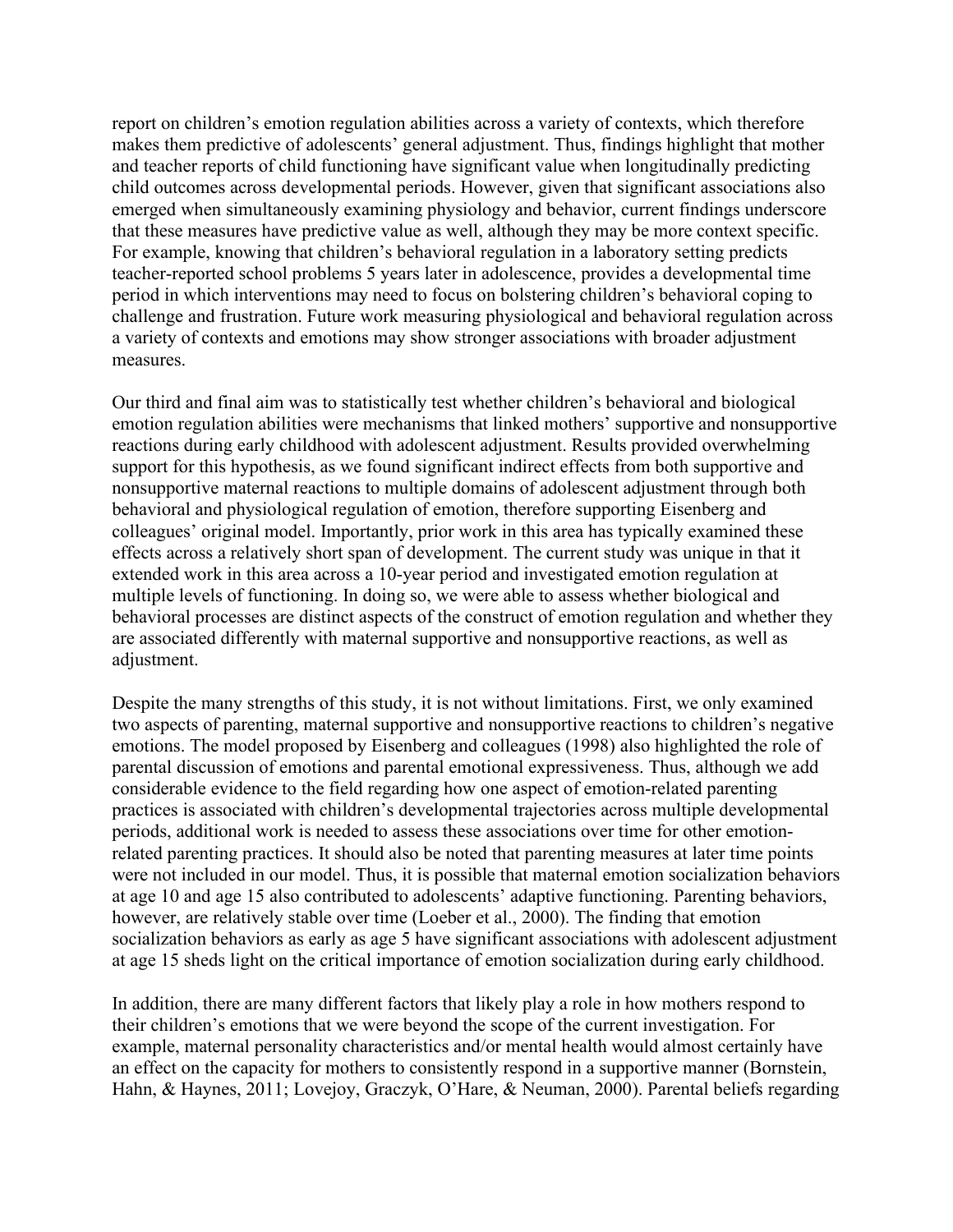the appropriate display of emotion were also not measured in the current study but likely play a role in parents' reactions to negative emotion. Moreover, although we controlled for SES, there are likely cultural and economic factors that affect mothers' reactions to children's emotions. A growing body of literature suggests that some punitive and minimizing responses may in fact be adaptive for African American children (Leerkes, Supple, Su, & Cavanaugh, 2015; Nelson et al., 2013). Unfortunately, our sample did not have a sufficiently large African American subgroup to test whether the model worked similarly across African American and European American groups. Thus, this should be considered when interpreting findings.

We also only considered emotion regulation as the primary mechanism in the association between emotion socialization and later adjustment. However, scientists have found associations between emotion socialization and adjustment through other mechanisms such as attachment (Magai, Consedine, Gillespie, O'Neal, & Vilker, 2004) and anxiety (Suveg, Zeman, Flannery-Schroeder, & Cassano, 2005). Although we didn't assess other potential mechanisms, it is important to note that the development of emotion regulation, and parenting behaviors that support its development, have been linked to both internalizing behaviors such as anxiety (e.g., Amstadter, 2008) and attachment patterns (e.g., Cooper, Shaver, & Collins, 1998). Thus, emotion regulation may be a particularly salient explanatory mechanism.

It should also be acknowledged that, much like other work in this area, our measures of emotion regulation are confounded with emotional reactivity. Therefore, although high reactivity that is unable to be regulated is indicative of poorer emotion regulation, when interpreting our findings, we cannot be confident which aspects of our emotion regulation measures (i.e., reactivity or regulation) are associated with emotion socialization or adolescent adjustment.

Unfortunately, we were not able to test bidirectional effects. It is possible that not only do parenting behaviors predict children's physiological and behavioral regulation, but physiological and behavioral regulatory processes may also predict parenting children receive. Indeed, we have found evidence of bidirectional processes with this sample during early childhood (Perry, Mackler, Calkins, & Keane, 2014). Moreover, while greater physiological dysregulation may hinder children's subsequent ability to generate adaptive coping strategies, a linear relationship may not exist, and physiological dysregulation is instead a sign of maladjustment that results from poor functioning within specific environmental contexts (e.g., El-Sheikh et al., 2009). Thus, while the current study highlights unique associations between supportive and nonsupportive emotion socialization behaviors and emotion regulation at multiple levels of functioning, future work is needed to further tease apart the direction of effects across development.

In conclusion, using data spanning a 10-year period, we provided initial evidence that maternal reactions to children's negative emotions in early childhood were associated with various forms of adolescent adjustment through their association with children's emotion regulation abilities, both biological and behavioral, in middle childhood. The results from this study provide a greater understanding of the dynamic, complex process by which parents affect children's development. These results have important implications for preventive interventions. In many cases, parents may not be aware of potential negative effects of not appropriately supporting their children's emotions. Thus, intervention efforts aimed at promoting supportive reactions to children's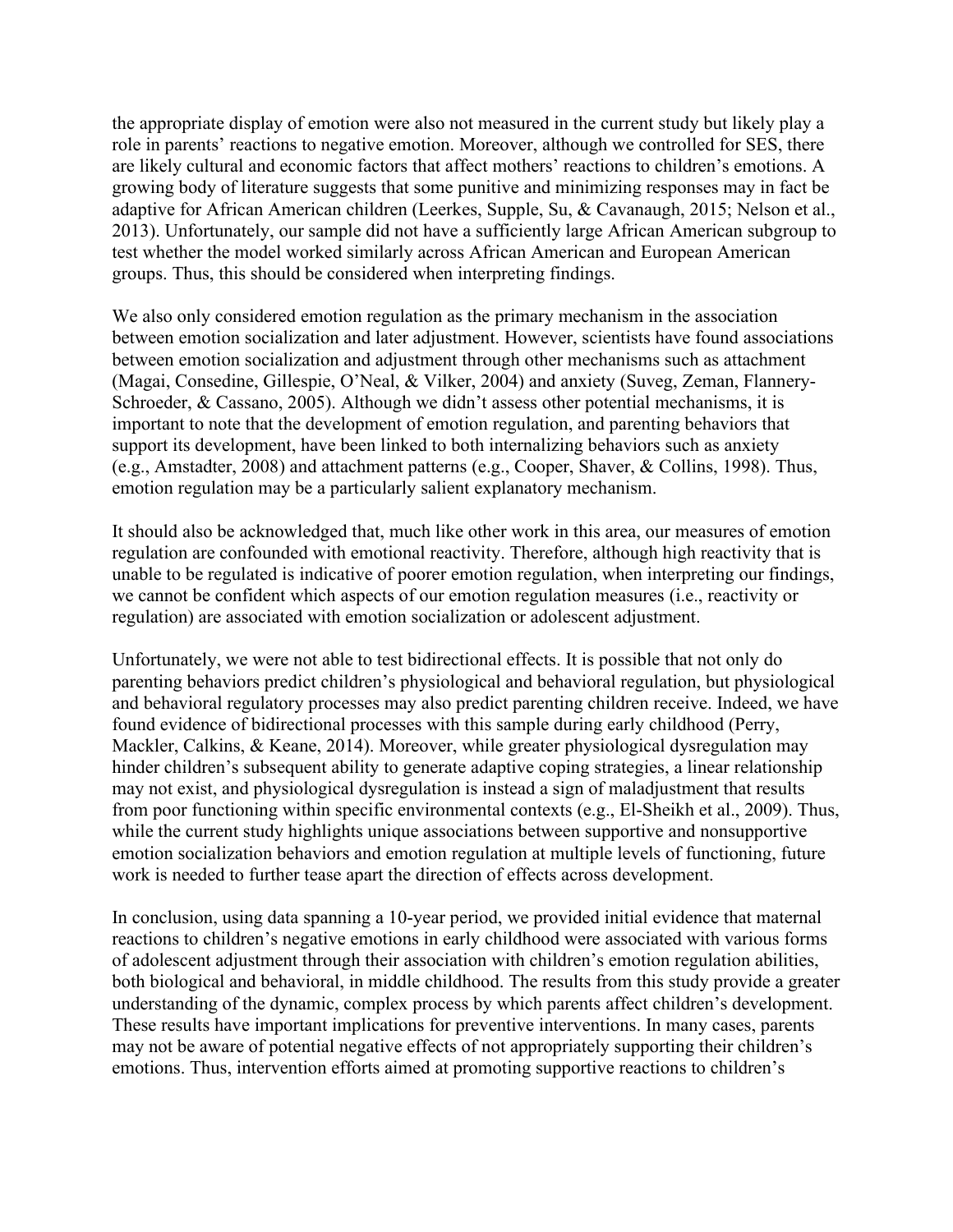negative emotions in early childhood may have lasting effects into adolescence and early adulthood.

#### **References**

- Achenbach, T. M. (1992). *Manual for the Child Behavior Checklist/2–3 and 1992 Profile*. Burlington: Department of Psychiatry, University of Vermont.
- Amstadter, A. (2008). Emotion regulation and anxiety disorders. *Journal of Anxiety Disorders*, *22*, 211–221. 10.1016/j.janxdis.2007.02.004
- Blair, B. L., Perry, N. B., O'Brien, M., Calkins, S. D., Keane, S. P., & Shanahan, L. (2014). The indirect effects of maternal emotion socialization on friendship quality in middle childhood. *Developmental Psychology*, *50*, 566–576. 10.1037/a0033532
- Bornstein, M. H., Hahn, C.-S., & Haynes, O. M. (2011). Maternal personality, parenting cognitions, and parenting practices. *Developmental Psychology*, *47*, 658–675. 10.1037/a0023181
- Calkins, S. D., Dedmon, S. E., Gill, K. L., Lomax, L. E., & Johnson, L. M. (2002). Frustration in infancy: Implications for emotion regulation, physiological processes, and temperament. *Infancy*, *3*, 175–197. 10.1207/S15327078IN0302\_4
- Calkins, S. D., & Hill, A. (2007). Caregiver influences on emerging emotion regulation: Biological and environmental transactions in early development. In J. J.Gross (Ed.), *Handbook of emotion regulation* (pp. 229–248). New York, NY: Guilford Press.
- Calkins, S. D., & Keane, S. P. (2004). Cardiac vagal regulation across the preschool period: Stability, continuity, and implications for childhood adjustment. *Developmental Psychobiology*, *45*, 101–112. 10.1002/dev.20020
- Campbell, S. B., Spieker, S., Burchinal, M., Poe, M. D., & The NICHD Early Child Care Research Network. (2006). Trajectories of aggression from toddlerhood to age 9 predict academic and social functioning through age 12. *Journal of Child Psychology and Psychiatry*, *47*, 791–800. 10.1111/j.1469-7610.2006.01636.x
- Cole, D. A., & Maxwell, S. E. (2003). Testing mediational models with longitudinal data: Questions and tips in the use of structural equation modeling. *Journal of Abnormal Psychology*, *112*, 558–577. 10.1037/0021-843X.112.4.558
- Cole, P. M., Dennis, T. A., Smith-Simon, K. E., & Cohen, L. H. (2009). Preschoolers' emotion regulation strategy understanding: Relations with emotion socialization and child selfregulation. *Social Development*, *18*, 324–352. 10.1111/j.1467-9507.2008.00503.x
- Cole, P. M., Martin, S. E., & Dennis, T. A. (2004). Emotion regulation as a scientific construct: Methodological challenges and directions for child development research. *Child Development*, *75*, 317–333. 10.1111/j.1467-8624.2004.00673.x
- Cooper, M. L., Shaver, P. R., & Collins, N. L. (1998). Attachment styles, emotion regulation, and adjustment in adolescence. *Journal of Personality and Social Psychology*, *74*, 1380– 1397. 10.1037/0022-3514.74.5.1380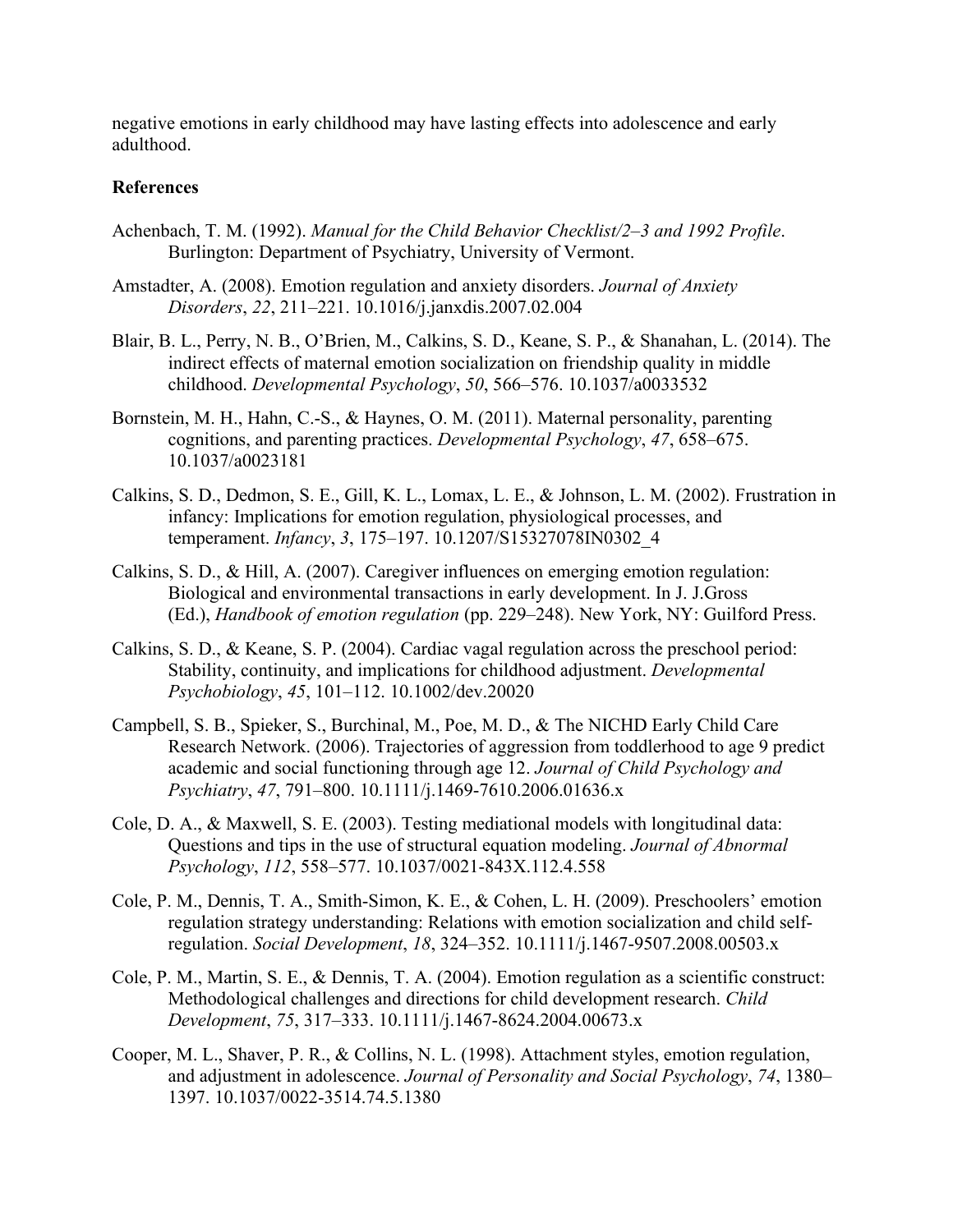- Denham, S. A., & Kochanoff, A. T. (2002). Parental contributions to preschoolers' understanding of emotion. *Marriage & Family Review*, *34*, 311–343. 10.1300/J002v34n03\_06
- Doussard-Roosevelt, J. A., Montgomery, L. A., & Porges, S. W. (2003). Short-term stability of physiological measures in kindergarten children: Respiratory sinus arrhythmia, heart period, and cortisol. *Developmental Psychobiology*, *43*, 230–242. 10.1002/dev.10136
- Eastabrook, J. M., Flynn, J. J., & Hollenstein, T. (2014). Internalizing symptoms in female adolescents: Associations with emotional awareness and emotion regulation. *Journal of Child and Family Studies*, *23*, 487–496.
- Eisenberg, N., Cumberland, A., & Spinrad, T. L. (1998). Parental socialization of emotion. *Psychological Inquiry*, *9*, 241–273. 10.1207/s15327965pli0904\_1
- Eisenberg, N., Fabes, R. A., Guthrie, I. K., Murphy, B. C., Maszk, P., Holmgren, R., & Suh, K. (1996). The relations of regulation and emotionality to problem behavior in elementary school children. *Development and Psychopathology*, *8*, 141–162. 10.1017/S095457940000701X
- Eisenberg, N., Fabes, R. A., & Murphy, B. C. (1996). Parents' reactions to children's negative emotions: Relations to children's social competence and comforting behavior. *Child Development*, *67*, 2227–2247. 10.2307/1131620
- Eisenberg, N., Fabes, R. A., & Spinrad, T. L. (2006). Prosocial development. In N.Eisenberg, W.Damon, & R. M.Lerner (Eds.), Handbook of child psychology: Vol. *3*. *Social, emotional, and personality development* (6th ed., pp. 646–718). Hoboken, NJ: Wiley.
- Eisenberg, N., Guthrie, I. K., Fabes, R. A., Reiser, M., Murphy, B. C., Holgren, R., . . .Losoya, S. (1997). The relations of regulation and emotionality to resiliency and competent social functioning in elementary school children. *Child Development*, *68*, 295–311. 10.2307/1131851
- Eisenberg, N., Spinrad, T. L., & Eggum, N. D. (2010). Emotion-related self-regulation and its relations to children's maladjustment. *Annual Review of Clinical Psychology*, *6*, 495–525. 10.1146/annurev.clinpsy.121208.131208
- El-Sheikh, M., Kouros, C. D., Erath, S., Cummings, E. M., Keller, P., & Staton, L. (2009). Marital conflict and children's externalizing behavior: Interactions between parasympathetic and sympathetic nervous system activity. *Monographs of the Society for Research in Child Development*, *74*(1).
- Fabes, R. A., Eisenberg, N., & Bernzweig, J. (1990). *The coping with children's negative emotions scale: Description and scoring*. Unpublished scale. Arizona State University, Phoenix, AZ.
- Garner, P. W., Dunsmore, J. C., & Southam-Gerrow, M. (2008). Mother–child conversations about emotions: Linkages to child aggression and prosocial behavior. *Social Development*, *17*, 259–277. 10.1111/j.1467-9507.2007.00424.x
- Gresham, F. M., & Elliott, S. N. (1990). *Social skills rating system (SSRS)*. Falls Church, VA: American Guidance Service.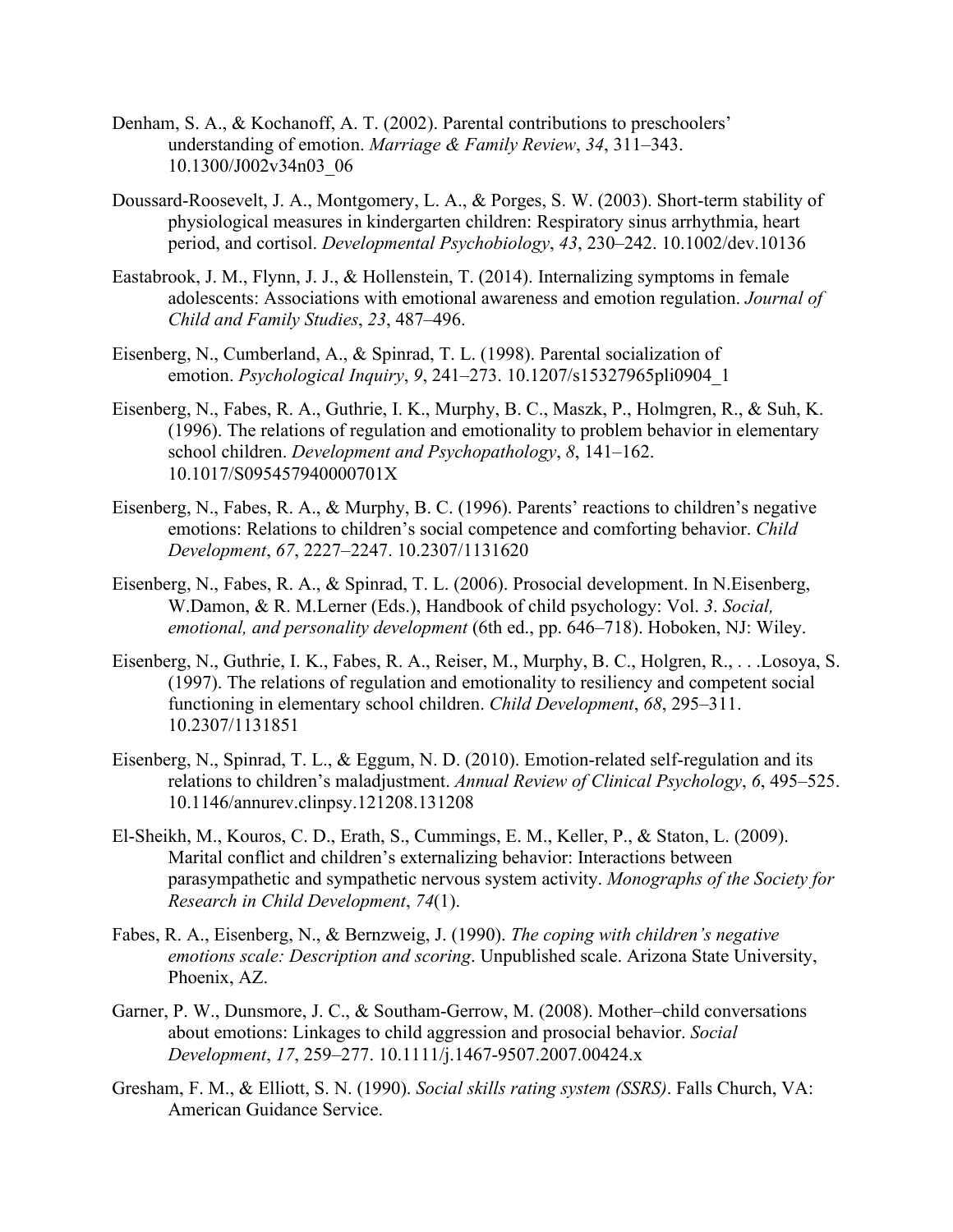- Halligan, S. L., Cooper, P. J., Fearon, P., Wheeler, S. L., Crosby, M., & Murray, L. (2013). The longitudinal development of emotion regulation capacities in children at risk for externalizing disorders. *Development and Psychopathology*, *25*, 391–406. 10.1017/S0954579412001137
- Halpern-Felsher, B. L., Biehl, M., Kropp, R. Y., & Rubinstein, M. L. (2004). Perceived risks and benefits of smoking: Differences among adolescents with different smoking experiences and intentions. *Preventive Medicine*, *39*, 559–567. 10.1016/j.ypmed.2004.02.017
- Halpern-Felsher, B. L., Cornell, J. L., Kropp, R. Y., & Tschann, J. M. (2005). Oral versus vaginal sex among adolescents: Perceptions, attitudes, and behavior. *Pediatrics*, *115*, 845–851. 10.1542/peds.2004-2108
- Hessler, D. M., & Katz, L. F. (2010). Brief report: Associations between emotional competence and adolescent risky behavior. *Journal of Adolescence*, *33*, 241–246. 10.1016/j.adolescence.2009.04.007
- Hill, N. E. (2001). Parenting and academic socialization as they relate to school readiness: The roles of ethnicity and family income. *Journal of Educational Psychology*, *93*, 686–697. 10.1037/0022-0663.93.4.686
- Hinde, R. A. (1987). Interpersonal relationships and child development. *Developmental Review*, *7*, 1–21. 10.1016/0273-2297(87)90002-5
- Hollingshead, A. B. (1975). *Four-factor index of social status*. Unpublished manuscript. Yale University, New Haven, CT.
- Hu, L., & Bentler, P. M. (1999). Cutoff criteria for fit indexes in covariance structure analysis: Conventional criteria versus new alternatives. *Structural Equation Modeling*, *6*, 1–55. 10.1080/10705519909540118
- Hughes, E., Gullone, E., & Watson, S. D. (2011). Emotional functioning in children and adolescents with elevated depressive symptoms. *Journal of Psychopathology and Behavioral Assessment*, *33*, 335–345. 10.1007/s10862-011-9220-2
- Jin, Z., Zhang, X., & Han, Z. R. (2017). Parental emotion socialization and child psychological adjustment among Chinese urban families: Mediation through child emotion regulation and moderation through dyadic collaboration. *Frontiers in Psychology*, *8*, 2198. 10.3389/fpsyg.2017.02198
- Kopp, C. B. (1989). Regulation of distress and negative emotions: A developmental view. *Developmental Psychology*, *25*, 343–354. 10.1037/0012-1649.25.3.343
- Leerkes, E. M., Supple, A. J., Su, J., & Cavanaugh, A. (2015). Links between remembered childhood emotion socialization and adult adjustment: Similarities and differences between European American and African American women. *Journal of Family Issues*, *36*, 1854–1877. 10.1177/0192513X13505567
- Loeber, R., Drinkwater, M., Yin, Y., Anderson, S. J., Schmidt, L. C., & Crawford, A. (2000). Stability of family interaction from ages 6 to 18. *Journal of Abnormal Child Psychology*, *28*, 353–369. 10.1023/A:1005169026208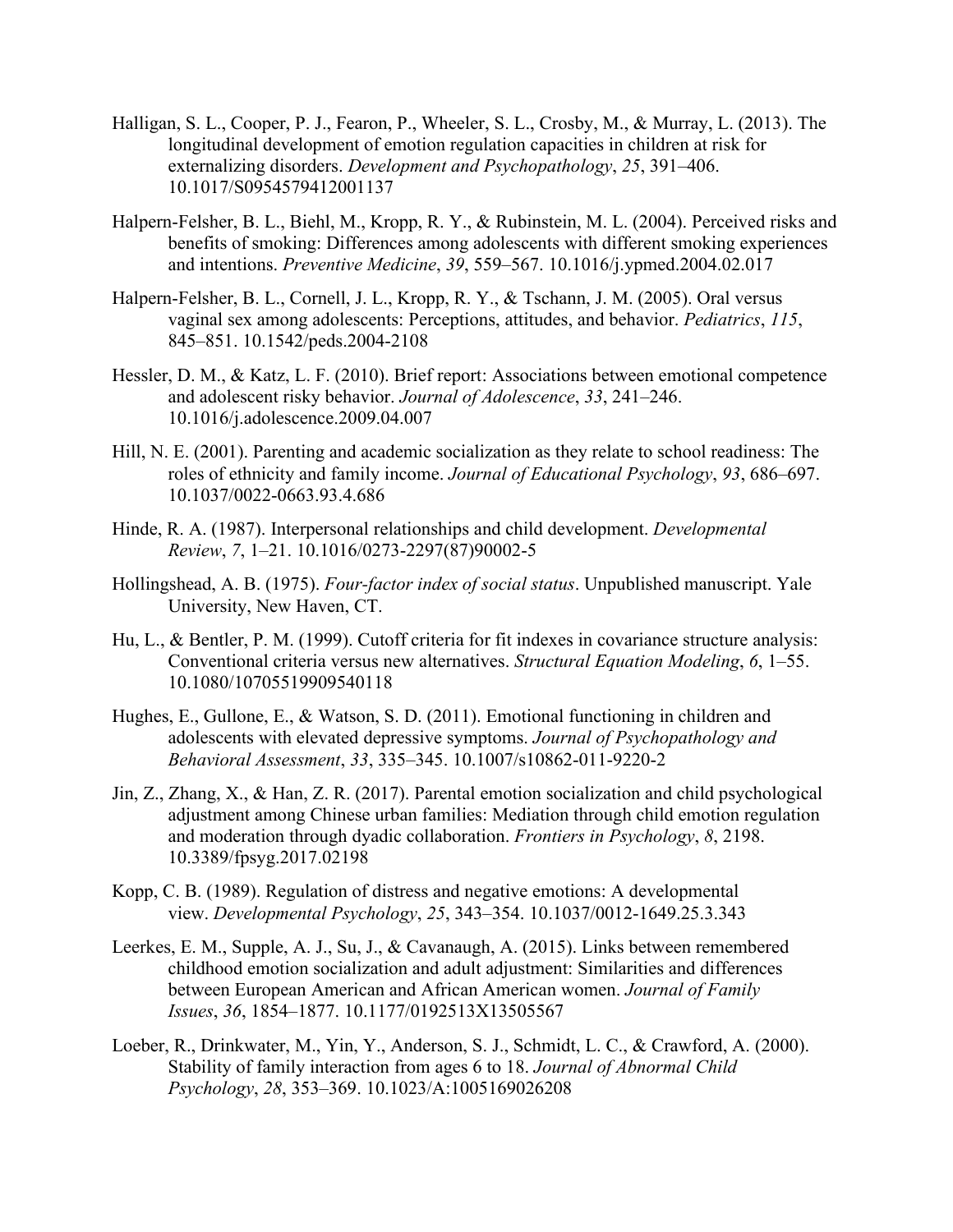- Lovejoy, M. C., Graczyk, P. A., O'Hare, E., & Neuman, G. (2000). Maternal depression and parenting behavior: A meta-analytic review. *Clinical Psychology Review*, *20*, 561–592. 10.1016/S0272-7358(98)00100-7
- Lytton, H., & Romney, D. M. (1991). Parents' differential socialization of boys and girls: A meta-analysis. *Psychological Bulletin*, *109*, 267–296. 10.1037/0033-2909.109.2.267
- MacKinnon, D. P., Lockwood, C. M., & Williams, J. (2004). Confidence limits for the indirect effect: Distribution of the product and resampling methods. *Multivariate Behavioral Research*, *39*, 99–128. 10.1207/s15327906mbr3901\_4
- Magai, C., Consedine, N. S., Gillespie, M., O'Neal, C., & Vilker, R. (2004). The differential roles of early emotion socialization and adult attachment in adult emotional experience: Testing a mediator hypothesis. *Attachment & Human Development*, *6*, 389–417. 10.1080/1461673042000303118
- Marsh, H. W., & Hau, K. (2007). Applications of latent-variable models in educational psychology: The need for methodological-substantive synergies. *Contemporary Educational Psychology*, *32*, 151–170. 10.1016/j.cedpsych.2006.10.008
- McDowell, D. J., O'Neil, R., & Parke, R. D. (2000). Display rule application in a disappointing situation and children's emotional reactivity: Relations with social competence. *Merrill-Palmer Quarterly*, *46*, 306–324.
- Moore, G. A., Hill-Soderlund, A. L., Propper, C. B., Calkins, S. D., Mills-Koonce, W. R., & Cox, M. J. (2009). Mother–infant vagal regulation in the face-to-face still-face paradigm is moderated by maternal sensitivity. *Child Development*, *80*, 209–223. 10.1111/j.1467- 8624.2008.01255.x
- Muthén, L. K., & Muthén, B. O. (2017). *Mplus statistical modeling software: Release 8.0*. Los Angeles, CA: Author.
- Nelson, J. A., Leerkes, E. M., O'Brien, M., Calkins, S. D., & Marcovitch, S. (2012). African American and European American mothers' beliefs about negative emotions and emotion socialization practices. *Parenting: Science and Practice*, *12*, 22–41. 10.1080/15295192.2012.638871
- Nelson, J. A., Leerkes, E. M., Perry, N. B., O'Brien, M., Calkins, S. D., & Marcovitch, S. (2013). European-American and African-American mothers' emotion socialization practices relate differently to their children's academic and social-emotional competence. *Social Development*, *22*, 485–498. 10.1111/j.1467-9507.2012.00673.x
- Oram, R., Ryan, J., Rogers, M., & Heath, N. (2017). Emotion regulation and academic perceptions in adolescence. *Emotional & Behavioural Difficulties*, *22*, 162–173. 10.1080/13632752.2017.1290896
- Parker, J. G., & Asher, S. R. (1993). Friendship and friendship quality in middle childhood: Links with peer group acceptance and feelings of loneliness and social dissatisfaction. *Developmental Psychology*, *29*, 611–621. 10.1037/0012-1649.29.4.611